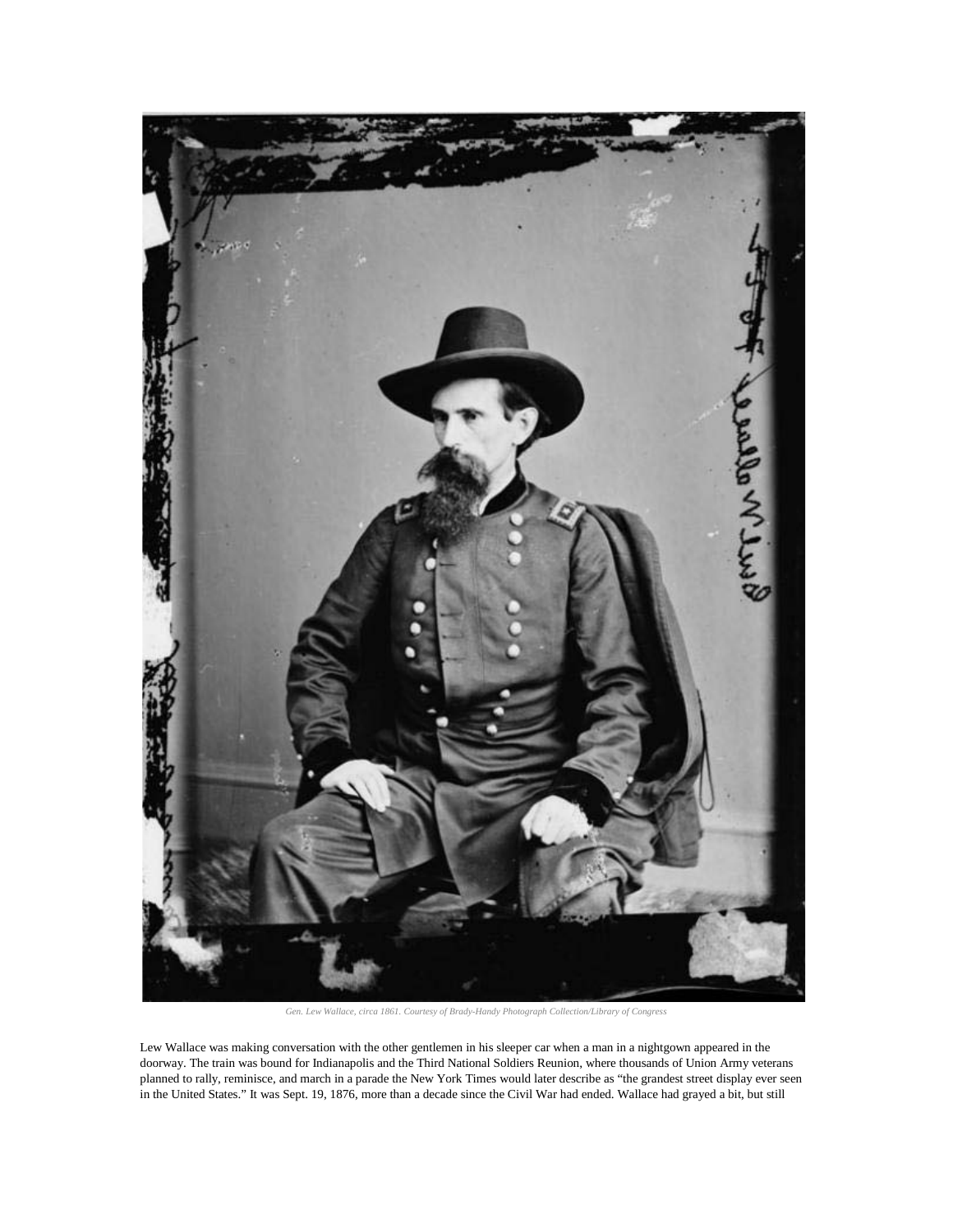wore the sweeping imperial moustache he'd had at the Battle of Shiloh. "Is that you, General Wallace?" the man in the nightgown asked. "Won't you come to my room? I want to talk."

Robert Ingersoll, also a veteran of Shiloh, was now the nation's most [prominent atheist,](http://www.amazon.com/gp/product/0300137257/ref=as_li_ss_tl?ie=UTF8&camp=1789&creative=390957&creativeASIN=0300137257&linkCode=as2&tag=slatmaga-20) a renowned orator who toured the country challenging religious orthodoxy and championing a healthy separation of church and state. Wallace recognized him from earlier that summer, when he'd heard Ingersoll, a fellow Republican, make a rousing speech at the party's nominating convention. Wallace accepted his invitation and suggested they take up a subject near to Ingersoll's heart: the existence of God.

Ingersoll talked until the train reached its destination. "He went over the whole question of the Bible, of the immortality of the soul, of the divinity of God, and of heaven and hell," Wallace later recalled. "He vomited forth ideas and arguments like an intellectual volcano." The arguments had a powerful effect on Wallace. Departing the train, he walked the pre-dawn streets of Indianapolis alone. In the past he had been indifferent to religion, but after his talk with Ingersoll his ignorance struck him as problematic, "a spot of deeper darkness in the darkness." He resolved to devote himself to a study of theology, "if only for the gratification there might be in having convictions of one kind or another."

But how to go about such a study? Wallace knew himself well enough to predict that a syllabus of sermons and Biblical commentaries would fail to hold his interest. He devised instead what he called "an incidental employment," a task that would compel him to complete a thorough investigation of the eternal questions while entertaining his distractible mind. A few years earlier, he'd published [a historical romance](http://books.google.com/books?id=XnweAAAAMAAJ&printsec=frontcover&source=gbs_ge_summary_r&cad=0#v=onepage&q&f=false) about the Spanish conquest of Mexico, to modest success. His idea now was to inquire after the divinity of Christ by writing a novel about him.

It took four years, but in 1880, Wallace finished his incidental employment. He called it [Ben-Hur: A Tale of the Christ.](http://www.amazon.com/gp/product/0451532090/ref=as_li_ss_tl?ie=UTF8&camp=1789&creative=390957&creativeASIN=0451532090&linkCode=as2&tag=slatmaga-20) It's one of the great if little known ironies in the history of American literature: Having set out to win another soul to the side of skepticism, Robert Ingersoll instead inspired a Biblical epic that would rival the actual Bible for influence and popularity in Gilded Age America—and a folk story that has been reborn, in [one medium](http://oldnews.aadl.org/node/98063) or [another,](http://www.amazon.com/gp/product/5552515994/ref=as_li_ss_tl?ie=UTF8&camp=1789&creative=390957&creativeASIN=5552515994&linkCode=as2&tag=slatmaga-20) in every generation since.

## II.

The ongoing celebration of the Civil War's 150th anniversary has focused thus far on the conflict's traditional heroes. Ulysses S. Grant is the subject of a best-selling [biography;](http://www.amazon.com/gp/product/0385532415/ref=as_li_ss_tl?ie=UTF8&camp=1789&creative=390957&creativeASIN=0385532415&linkCode=as2&tag=slatmaga-20) Abraham Lincoln just won an Oscar. Lew Wallace is not one of those heroes. He lacked Grant's training and instincts for war, and possessed nothing akin to Lincoln's political genius or personal charm. Wallace was brave but overconfident on the battlefield, impatient and impertinent off of it. The Union's two greatest generals, Grant and William Tecumseh Sherman, both rebounded from early missteps—Sherman was so spooked after the Union's defeat at First Bull Run that critics openly questioned his sanity. Wallace, however, couldn't live down his early stumble, at Shiloh, and spent much of the war on its sidelines.

Yet Wallace's unlikely journey from disgraced general to celebrated author is as thrilling as any story of his era, and his fame in his own lifetime surpassed that of all but a handful of his comrades in arms. Few men participated so completely in the postbellum American experience. Wallace had a Zelig-like knack for insinuating himself into the defining moments of his day. A lawyer by training, he served on the tribunal that tried the Lincoln assassination conspirators and presided over the one that convicted Henry Wirz, the commandant of the notorious prison camp at Andersonville, Ga., and the only Confederate executed for war crimes. During the disputed election of 1876, the Republican Party sent Wallace to oversee the original Florida recount. For his role in delivering the White House to Rutherford B. Hayes, he was rewarded with the governorship of the New Mexico territory. The duties of office included putting down a range war in Lincoln County; among the combatants was William H. Bonney, better known as Billy the Kid. Initially charmed by the young gunslinger, Wallace once asked him for a demonstration of his marksmanship and was impressed by his handling of both six-shooter and rifle. He soon tired of the Kid's homicidal antics, however, and put a \$500 bounty on his head.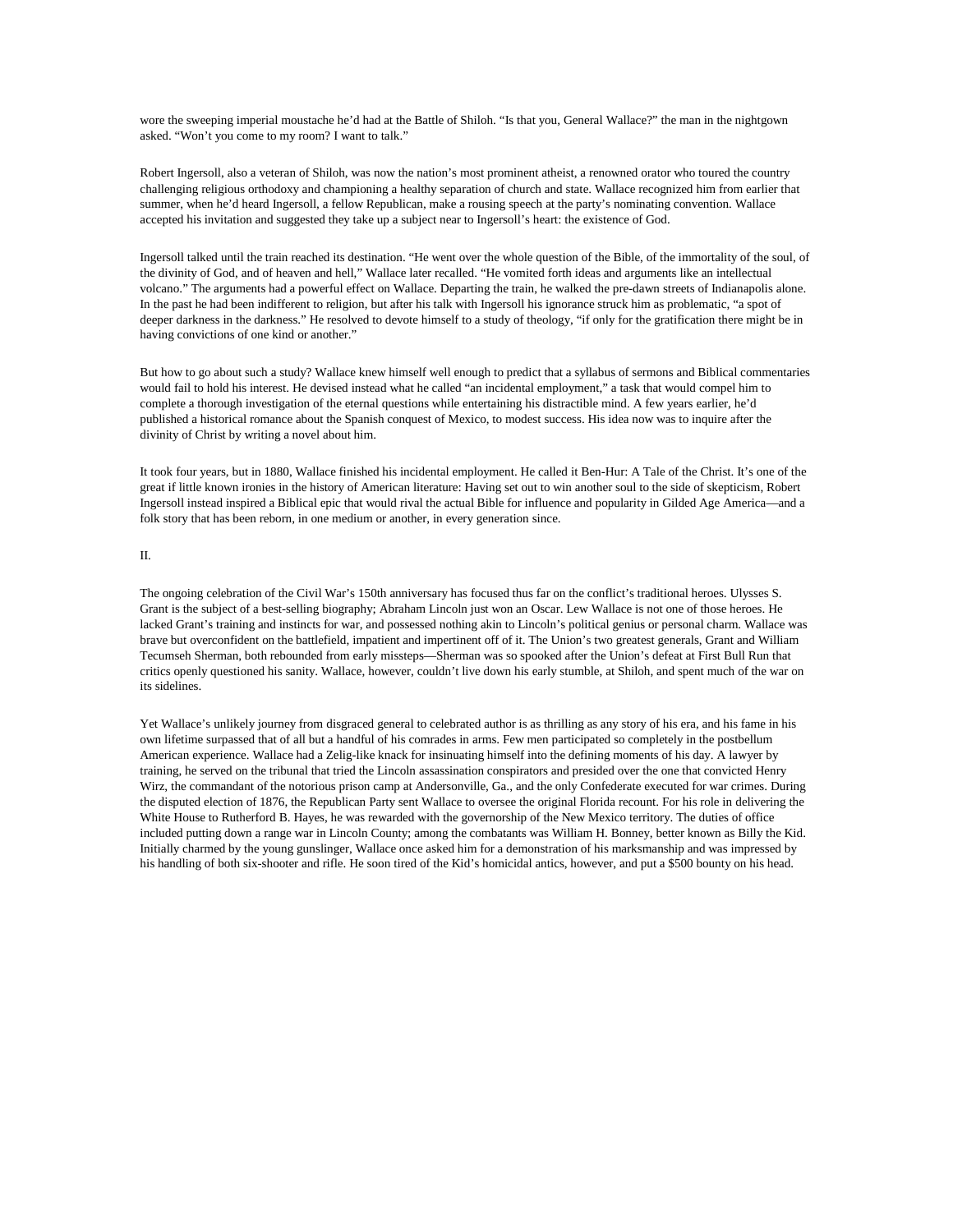

*Billy the Kid, circa 1880.*

His role in the life and death of Billy the Kid earned Wallace a bit part in the dime novels that burnished the outlaw's legend, but it was nothing compared to the celebrity his own novel brought him. He had begun the book in his native Indiana, writing in the shade of what would come to be known as the Ben-Hur beech, and would finish it in Santa Fe. At night, after he'd wound down the territory's affairs, he would retreat to a dismal back room of the adobe governor's palace and bar the doors and windows. Sitting at a rough pine table, he composed the novel's eighth and final book by the light of a solitary lamp.

Wallace's novel has since been eclipsed in the American imagination by a bronzed, bare-chested Charlton Heston, careening around the Holy Land i[nWilliam Wyler's 1959 film](http://www.amazon.com/gp/product/B0009UZG1O/ref=as_li_ss_tl?ie=UTF8&camp=1789&creative=390957&creativeASIN=B0009UZG1O&linkCode=as2&tag=slatmaga-20) adaptation of Ben-Hur, which won a record 11 Academy Awards and was a blockbuster hit for MGM. But the book was wildly popular in its day, selling perhaps as many as a million copies in its first three decades in print. The story of the Jewish hero Judah Ben-Hur, whose life Wallace ingeniously intertwined with that of Jesus Christ, captivated readers despite winning little affection from contemporary critics, who found its romanticism passé and its action pulpy. On a visit to Boston, home of the literary old guard, Wallace noted with pique that William Dean Howells, James Russell Lowell, and Oliver Wendell Holmes Sr. all declined invitations to parties held in his honor. "Why did they not come?" he wrote to his wife Susan. "Would their presence have been too much of a sanction or endorsement for the wild westerner?"

Ben-Hur found admirers in other high places. Grant, who hadn't picked up a novel in a decade, read Ben-Hurin a single, 30-hour sitting. President James A. Garfield, a former professor of literature, devoured it nearly as fast, stealing chapters between meetings. He woke at 5:30 one morning so he could finish it in bed. "With this beautiful and reverent book you have lightened the burden of my daily life," he wrote to Wallace later that same day. Ben-Hur's publisher, Harper & Brothers, soon produced a Garfield Edition, with the president's letter reproduced as a foreword; the lavishly illustrated two-volume set sold for a then astronomical \$30.

The novel's readership wasn't confined to Union veterans. In an Indiana newspaper, the historian S. Chandler Lighty [discovered](http://etd.ohiolink.edu/send-pdf.cgi/Lighty%20Shaun%20Chandler.pdf?miami1130790468) Varina Davis' account of reading Ben-Hur aloud to her father "from 10 o'clock until daybreak, both of us oblivious to the flight of time." Her father was Jefferson Davis, the former Confederate president. Men and women on both sides of the Mason-Dixon could enjoy Wallace's tale of martial virtue set safely in the distant past and embrace its message of Christly compassion triumphing over Old Testament vengeance. The story of Ben-Hur's success is, in part, the story of how Americans put the divisions of the war behind them in the waning days of Reconstruction.

It's also the story of how they welcomed a new era of economic opportunity. Among other things, Ben-Hur is a rags-to-riches story, in the mode of Wallace's contemporary, Horatio Alger. Judah's virtuousness is tested, and richly rewarded, throughout the novel. The Gospel of Matthew teaches that it is easier for a camel to pass through the eye of a needle than for a rich man to enter the kingdom of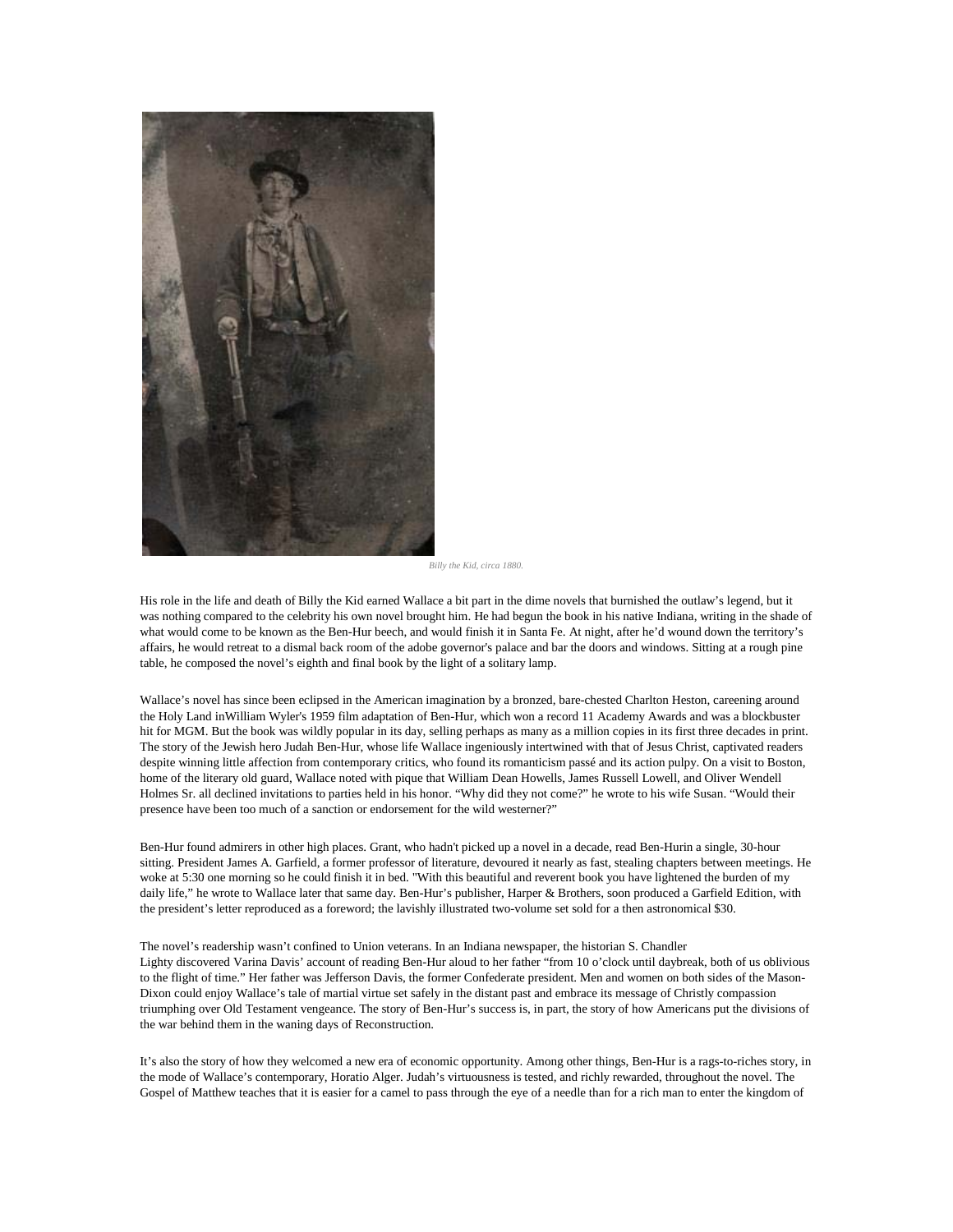heaven. In Ben-Hur, Wallace suggests that piety brings with it prosperity—an alluring prospect to readers eager to take part in Gilded Age affluence.

Wallace himself had struggled financially through much of his life. His correspondence is full of enthusiastic accounts of railroad investments and mining prospects that never pan out; he patented unprofitable improvements to railway ties, automatic fans, and the fishing rod. But Ben-Hur opened the doors of opportunity. The novel so impressed President Garfield that he offered Wallace the position of minister plenipotentiary to the Ottoman Empire (annual salary: a princely \$7,500) and encouraged him, when not attending to U.S. interests, to gather material for a new novel. By the time Wallace returned from Constantinople four years later, Ben-Hur had become Harper & Brothers' top-selling title. A steady stream of royalty checks freed Wallace from the practice of law ("that most detestable of occupations," he called it) and from his creditors. "I contemplate with great satisfaction the pains that will wrench his little pigeon heart when he hears that all my debts are paid," Wallace wrote of one of them, [his brother-in-law.](http://blogs.wabash.edu/dear-old-wabash/2010/12/06/lew-wallace-and-the-elstons/)



*Wallace's sketch of Samual Arnold. Courtesy of Indiana Historical Society, M0292*

Wallace enjoyed his newfound wealth. He built the finest luxury apartment building in Indianapolis—the Blacherne, named for an imperial palace in Constantinople—and kept a grand apartment for himself. Next to his home in nearby Crawfordsville he erected an [idiosyncratic study—](http://www.ben-hur.com/_index.php)Ben-Hur's face peers out from a frieze above the entrance—where he could pursue his avocations. He played the violin and made his instruments by hand. He was also an accomplished visual artist. During the Lincoln conspiracy trial, Wallace passed the time making sketches of the accused, which he later used as the basis for a large oil painting. Having grown up in the woods of the Old Northwest, he was an avid outdoorsman, and spent much of his leisure time hunting and fishing at his newly acquired game preserve, Water Babble.

Yet for all the worldly comfort Ben-Hur brought its author, Wallace was restless. He wasn't just a writer of romances; he was a romantic himself, with a chivalric sense of honor, and he was plagued by the blot left on his reputation by the Battle of Shiloh. That battle, in which 26,000 men were killed or wounded, scarred all of its participants. Robert Ingersoll, then a Union cavalryman, spent the first day corralling infantry as they fled the slaughter of the front lines; when a storm broke that evening, he wrote that the rain fell "slowly and sadly, as though the heavens were weeping for the dead." Even the usually imperturbable Grant was taken aback. Writing of Shiloh in [his memoirs,](http://www.amazon.com/gp/product/0940450585/ref=as_li_ss_tl?ie=UTF8&camp=1789&creative=390957&creativeASIN=0940450585&linkCode=as2&tag=slatmaga-20) he recalled a field "so covered with dead that it would have been possible to walk across the clearing, in any direction, stepping on dead bodies, without a foot touching the ground." Shiloh wouldn't be the bloodiest fight of the war, but it was the first to intimate the horrors to come, and it dispelled any hope of a quick end to hostilities. After Shiloh, Grant wrote, "I gave up all idea of saving the Union except by complete conquest."

It's difficult to comprehend death on this scale; now try to imagine being blamed for it. On April 5, 1862, Lew Wallace had been the youngest major general in the Union Army, a promising if brash officer who'd fought ably during the early months of the conflict. But on April 6, when the Confederates attacked and nearly succeeded in overrunning Grant's Army of the Tennessee, Wallace failed to bring his sorely needed troops to the field of battle, and he shouldered a heavy portion of the blame for the dire toll. He was rumored to have gotten lost on the short journey to Shiloh's front lines—or worse, to have lost his nerve. Within a few months, he was relieved of his field command. He spent the rest of the war trying to win back the confidence of his superiors and the rest of his life trying to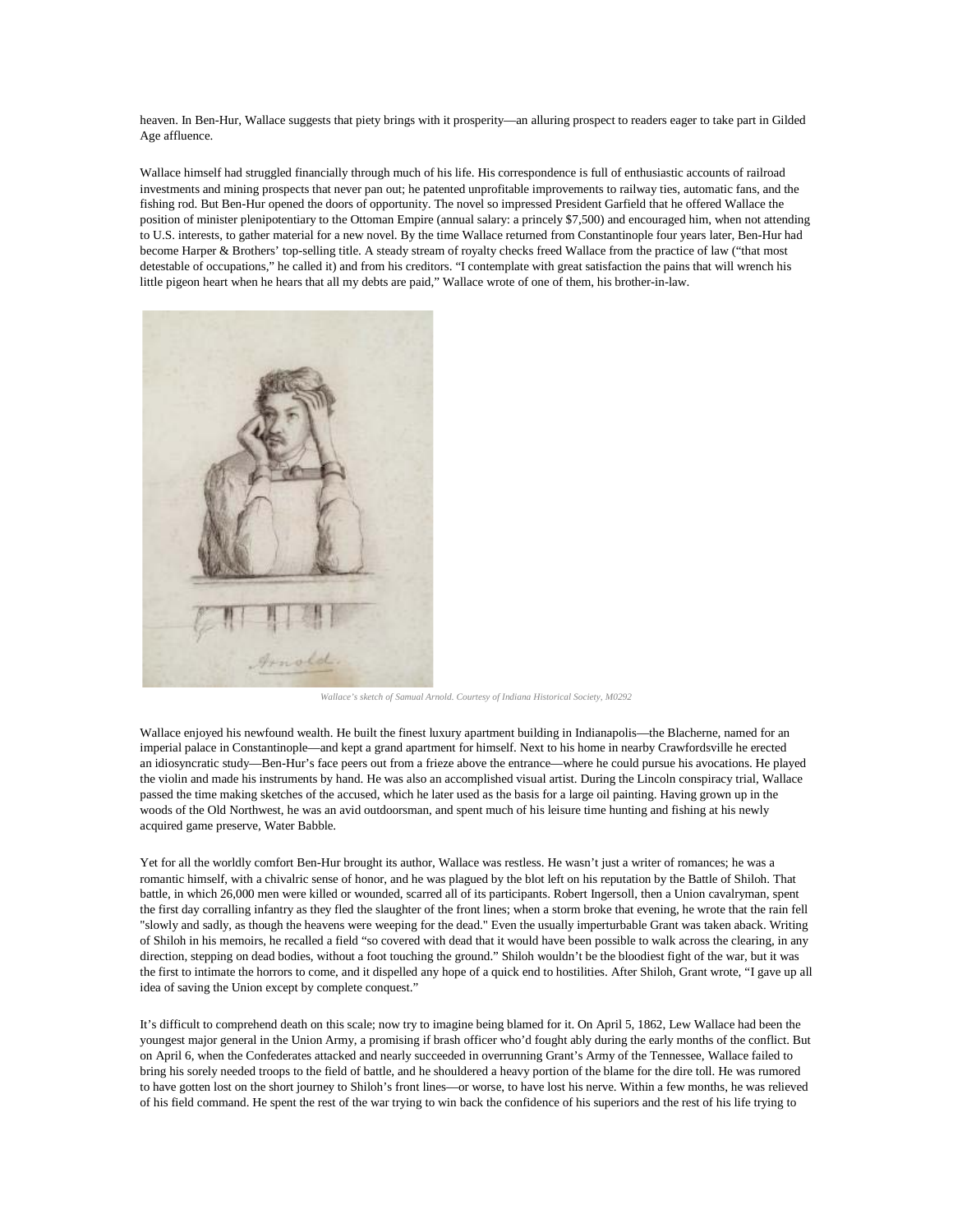prove his innocence. In Ben-Hur, Wallace had written a novel that would help America forget the Civil War. But its author never could.

III.

One of Lew Wallace's earliest memories was of hiding amid a hillside stand of ironweed and watching his father drill the local militia of Covington, Ind. The Sauk leader Black Hawk was doing battle with settlers in neighboring Illinois—where a young Abraham Lincoln had volunteered for service—but his campaign to win back his people's land would soon be defeated, to the relief of Covington's home guard. Though David Wallace was a West Point graduate, most of his men carried umbrellas and cornstalks in lieu of muskets during their training exercises. To his 5-year-old son, however, "nothing of military circumstances half so splendid and inspiring had ever taken place."

The Wallaces were a prominent if not a wealthy family. David, a lawyer, would eventually serve a term as Indiana's governor and move his family to the state capital. But Lew spent much of his boyhood in the country, on what was then still the American frontier. In his posthumously published [autobiography,](http://books.google.com/books?id=8Zo71B1Lb0MC&printsec=frontcover&source=gbs_ge_summary_r&cad=0#v=onepage&q&f=false) he describes a boy who would have been at home in Tom Sawyer's gang, forever fleeing instructors and marching off to do imaginary battle with a sword made of old clapboards. In 1842, when Wallace learned of Texas' War of Independence, he and a friend provisioned a canoe and set out down the White River to offer their services to James Bowie and Davy Crockett. Lew's grandfather apprehended them a few miles downriver. Wallace was 15.



*Lew Wallace's wife, Susan. Courtesy of Indiana Historical Society, M0292*

Though he disdained the schoolhouse, Wallace was from an early age an avid reader, consuming the works that would shape his literary sensibility and further whet his appetite for war. The romances of Sir Walter Scott and Jane Porter's account of William Wallace's heroism in the face of British oppression made him long for a chance to prove his own mettle. In the meantime, he would carry himself like a goodly knight. A neighbor described him as having "the bearing of a soldier and the manners of a courtier." That courtly manner, and his striking good looks—tall, sinewy, with "a dark and beautiful face, correct in every line," in the words of one admirer—would help him win the hand of Susan Elston, who married Wallace despite her father's dim view of his prospects and memories of prior offences. As a boy, Wallace had snuck into the stately Elston home to behold two domestic items unfamiliar to him: a sofa and a piano.

With reluctance, Wallace followed his father into the legal profession, and he was preparing for the bar exam when the United States declared war with Mexico in 1846. The 19-year-old tried to complete his studies, but his mind was already in Matamoros. "Of what consequence was a license to practice law?" he wrote. "How petty the soul which could be screwed down to prefer a court to a camp!" In his autobiography, which unlike his fiction admits a touch of humor, he recalled appending a note to his hastily completed bar exam:

"Dear Sir,—I hope the foregoing answers will be to your satisfaction more than they are to mine; whether or not, I shall go to Mexico."

A few days later, the examining judge replied:

"Dear Sir,—The court interposes no objection to your going to Mexico."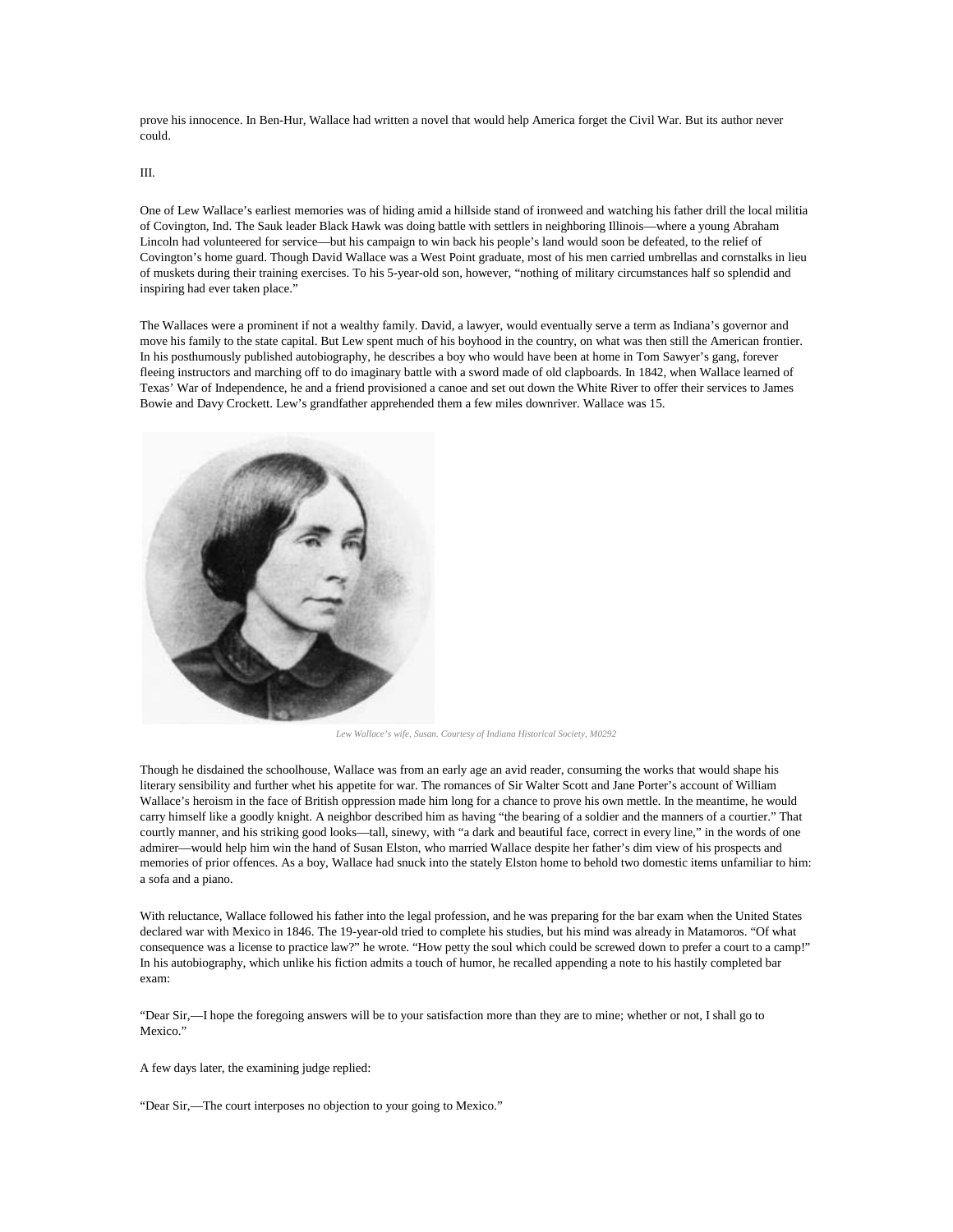"The communication was unaccompanied by a license," Wallace wrote. He volunteered his services to the U.S. Army.

Wallace imagined the conquest of Mexico would be full of the "gallantries" he'd read about in novels. Instead, his regiment was ordered to garrison an unnamed camp at the mouth of the Rio Grande, across the river from a small Mexican smuggler's outpost, which the soldiers called "Bagdad." The camp was soon beset with an epidemic of diarrhea so fatal that the survivors ran out of wood for coffins. The men heard of Gen. Zachary Taylor's victories from passing steamboats. But if Mexico failed to live up to Wallace's romantic notions of war, it also failed to disabuse him of them.

# IV.

When he returned from Mexico, Wallace hung a black-and-white shingle outside a small office in Covington advertising his services as a lawyer. Though he'd finally acquired a license to practice, business was not brisk. One day, Wallace accompanied a colleague to a tavern in nearby Danville, Ill. There the young lawyers met a man Wallace described as "the gauntest, quaintest, and most positively ugly man who had ever attracted me enough to call for study." The man was engaged in a storytelling contest with several local lawyers, and, despite his rough aspect, was running away with the competition, exhausting all comers with a seemingly endless store of well-spun yarns. It was Wallace's first glimpse of Abraham Lincoln.

By the time Lincoln was inaugurated in 1861, Wallace's fortunes had improved slightly. He had worked as a prosecutor, won election to the state Senate, and defected from the Democratic Party to the Republican, more out of a commitment to the Union, and a growing admiration for Lincoln, than any ardent abolitionist feeling. When Fort Sumter came under fire in April, Indiana's Republican governor, Oliver P. Morton, called on Wallace to help him organize Indiana's volunteers, a duty Wallace accepted on the condition that he might command one of the state's six regiments once they'd been mustered. Morton agreed, and Wallace was commissioned a colonel. He was about to get his second taste of war, and his first chance to realize his dream of winning honor in the line of duty.

In a full-page illustration by Winslow Homer, published in Frank Leslie's Illustrated Weekly in 1861, Wallace sits astride his horse in a pair of billowing trousers, an exotic-looking kepi perched on his head. He is wearing the uniform of the Zouave, elite units of the French Army that borrowed their tactics and uniform style from Algerian fighters. Zouaves moved swiftly, reloaded their weapons on the ground (as opposed to making a target of themselves standing up), and communicated by bugle calls rather than verbal orders, which could be drowned out in the din of war. According to Robert and Katharine Morsberger, Wallace's most comprehensive [biographers,](http://www.amazon.com/gp/product/0070433054/ref=as_li_ss_tl?ie=UTF8&camp=1789&creative=390957&creativeASIN=0070433054&linkCode=as2&tag=slatmaga-20) he first encountered the Zouaves in a magazine article. The modified tactics must have pleased Wallace the tinkerer; the uniforms surely satisfied his taste for pageantry. When he'd taken command of the 11th Indiana volunteers, he'd resolved to train and outfit his men in the manner of the Zouave.



*Lew Wallace in Zouave uniform, as depicted in Frank Leslie's Illustrated Weekly, August 1861. Courtesy of Indiana Historical Society, P0455*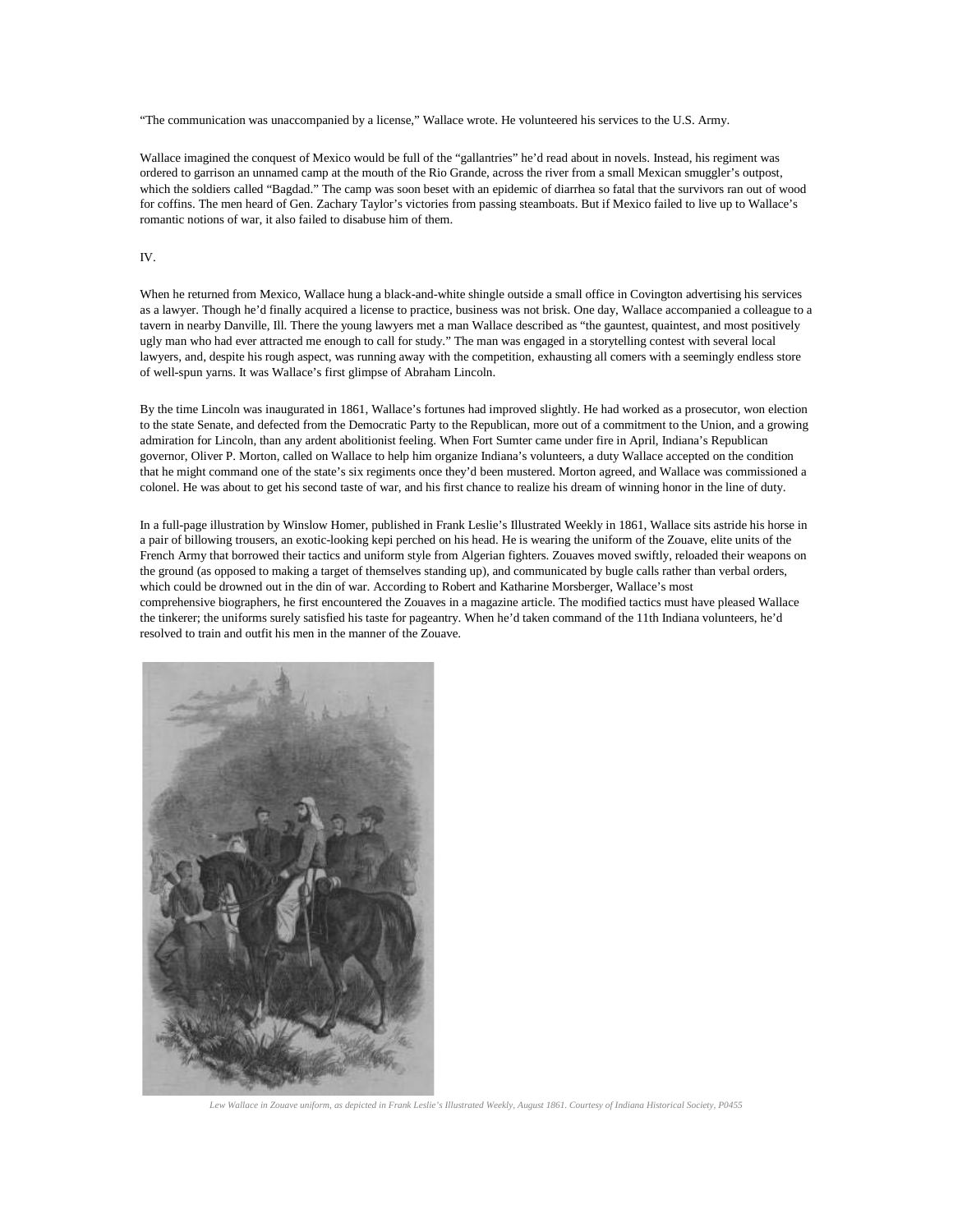In June, before the war's first major battle was fought at Bull Run, Wallace's regiment was ordered to Cumberland, Md. to support Union activities in the vicinity of Harper's Ferry, then in rebel hands. Alerted to the presence of a Confederate garrison in a nearby town, Wallace decided to put his Zouaves into action. After a 20-mile march under cover of darkness, the 11th Indiana surprised a small unit of Confederates holed up in the town of Romney, in what is now West Virginia. The regiment's unfamiliar tactics "frightened the rebels and they all took to their heels like scared cats," as one of Wallace's men put it in a letter [cited](http://www.amazon.com/gp/product/0871952874/ref=as_li_ss_tl?ie=UTF8&camp=1789&creative=390957&creativeASIN=0871952874&linkCode=as2&tag=slatmaga-20) by Gail Stephens, a student of Wallace's military career. The enemy withdrew after a brief skirmish, leaving behind their supplies and slaves. A Zouave who sustained minor injuries after being shot in the belt buckle represented the lone Union casualty.

The victory at Romney was of minor strategic value, but it was early evidence that the Union Army could hold its own against the vaunted rebels and, to Wallace, proof of his ability as a commander. A friend in Washington told Wallace that President Lincoln had spoken of his "splendid dash on Romney."Harper's Weekly sent an illustrator to make a series of drawings of the now famous 11th Indiana. Depicting scenes of after-hours horseplay—one Zouave bounds around camp on a pair stilts—they capture the innocence of that early moment in the war.



*Harper's Weekly drawings of Lew Wallace's 11th Indiana Zouaves, made in 1861 after their successful raid on Romney, West Virginia.*

In his autobiography, Wallace writes that the acclaim the Zouaves won at Romney "astonished nobody so much as ourselves." But that has the ring of revisionist modesty. Wallace never lacked for confidence, even as an inexperienced volunteer. In the months that followed, he wrote to Susan despairing of the war's progress ("defeat follows defeat—mismanagement after mismanagement") and offering detailed explanations of how he would quickly bring the Confederacy to its knees were he in command.

After his success at Romney, Wallace was sent to the war's western theater, where Grant was preparing for his invasion of Tennessee. Wallace was rising rapidly through the ranks—he was soon promoted to brigadier general—but was impatient for further glory and frequently unhappy with the role he was assigned in the campaign. After being left on guard duty during the army's initial advance on Fort Donelson, Wallace grumbled to Grant's aide-de-camp, a Captain Hillyer. "You are not going to be left behind," Hillyer reassured him. "I know Gen. Grant's views. He intends to give you a chance to be shot in every important move." Wallace's eagerness to lead every charge would only make his disappearance at Shiloh that much harder to fathom.

# V.

In the spring of 1862, Confederate Gen. Albert Sidney Johnston found himself in an unenviable position. After a series of defeats at the hands of Grant, the rebels had been forced to yield central Tennessee and consolidate their forces in Corinth, Miss., home to a strategic railroad crossing. Johnston commanded a force about 40,000 strong; Grant, encamped 20 miles north on the Tennessee River at Pittsburg Landing and Shiloh Church, had 40,000 men of his own, though he was soon to be reinforced with 35,000 more from Don Carlos Buell's Army of the Ohio. The dilemma before Johnston was whether to dig in at Corinth and wait for a superior Union army to advance, or to bring the fight to Grant while the odds were still close to even.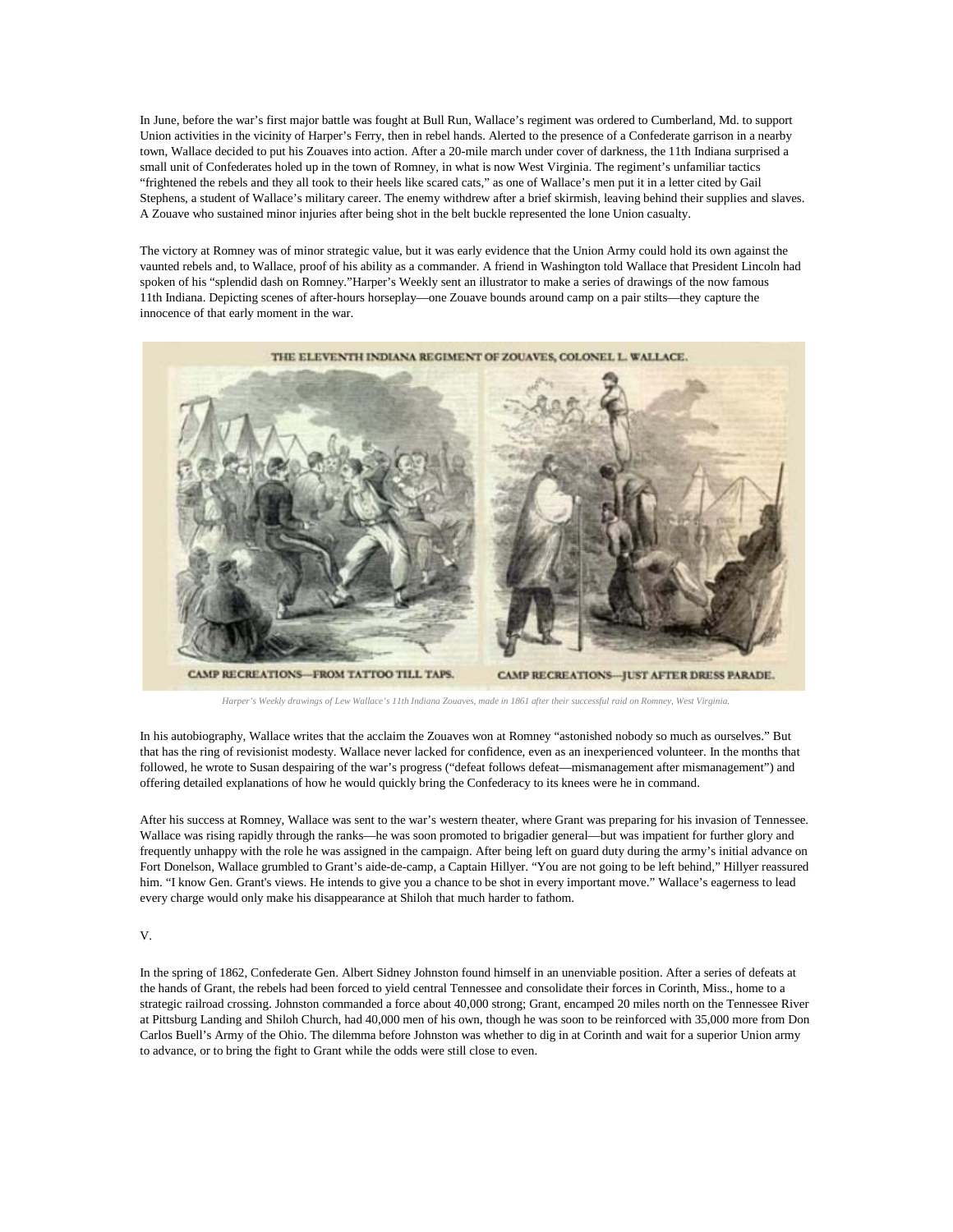

*Confederate General Albert Sidney Johnston. Courtesy of Library of Congress*

Johnston chose to attack, hoping the element of surprise would tilt the balance in the Confederates' favor. The relative ease with which Grant had pushed the rebels out of Tennessee had certainly left him complacent. The Union general had decided against entrenching; despite being deep in enemy territory, Grant felt the initiative was his. He did, however, take the precaution of posting Lew Wallace and his 7,500 men 6 miles upriver, where they could keep an eye on the Union flank.

At dawn on the morning of April 6, a patrol of Federal scouts made an unhappy discovery: Thousands of men in gray uniforms advancing on Union soldiers who were just sitting down to breakfast. When word of the attack reached Grant, he ordered Wallace's Third Division to help turn back the surging Confederates, who were overrunning the hastily assembled Union lines. But Wallace never showed.

Wallace's detractors would later claim that he had simply lost his way in the Tennessee woods. The truth is more complicated. From Crump's Landing, where he'd been stationed, there were two roads leading to the Union front: one that hugged the river to Pittsburg Landing, the other a so-called [shunpike](http://www.merriam-webster.com/dictionary/shunpike) that led to Shiloh Church, where Sherman was camped. Having surveyed his position in the days prior to the Confederate attack, Wallace had judged the shunpike to be the most passable, and had ordered his cavalry to make further improvements to it in case he needed to march his division quickly to the front.

It was around 11 a.m. when Grant's summons reached Wallace. Grant's order, issued verbally and transcribed and delivered by an aide, was lost in the course of the battle; its contents would become the subject of acrimonious debate. Grant claimed that he ordered Wallace to march to Pittsburg Landing, via the river road. Wallace said the order simply instructed him to join up with the right of the Union lines. He took the shunpike.

In her thorough study of Wallace's military career, [Shadow of Shiloh](http://www.amazon.com/gp/product/0871952874/ref=as_li_ss_tl?ie=UTF8&camp=1789&creative=390957&creativeASIN=0871952874&linkCode=as2&tag=slatmaga-20) (2010), Gail Stephens makes a compelling case that Wallace's version of events is the most logical. Timothy B. Smith, a former Park Ranger at the battlefield and a historian who has [written](http://www.amazon.com/gp/product/1572334665/ref=as_li_ss_tl?ie=UTF8&camp=1789&creative=390957&creativeASIN=1572334665&linkCode=as2&tag=slatmaga-20)  [extensively](http://www.amazon.com/gp/product/1572334665/ref=as_li_ss_tl?ie=UTF8&camp=1789&creative=390957&creativeASIN=1572334665&linkCode=as2&tag=slatmaga-20) on Shiloh, agrees. Wallace may have enjoyed playing armchair general-in-chief in his letters to Susan, but he was not in the habit of disobeying orders, and he'd never shown anything but an appetite for battle. (Grant had made good on his promise to put Wallace in the line of fire at Fort Donelson, and his poised performance had earned him another promotion, to major general, then the highest rank in the army.) Wallace had also made his preference for the shunpike known prior to the Confederate attack, alerting the commander of the neighboring division of his plans to use that road, though that information never reached Grant. It seems likely that either due to a mistaken assumption on Grant's part (that Wallace would necessarily take the river road), or an omission on the part of his messenger, Wallace believed his orders were to join up with the Union army as quickly as possible, and he chose the road he believed best suited to that task.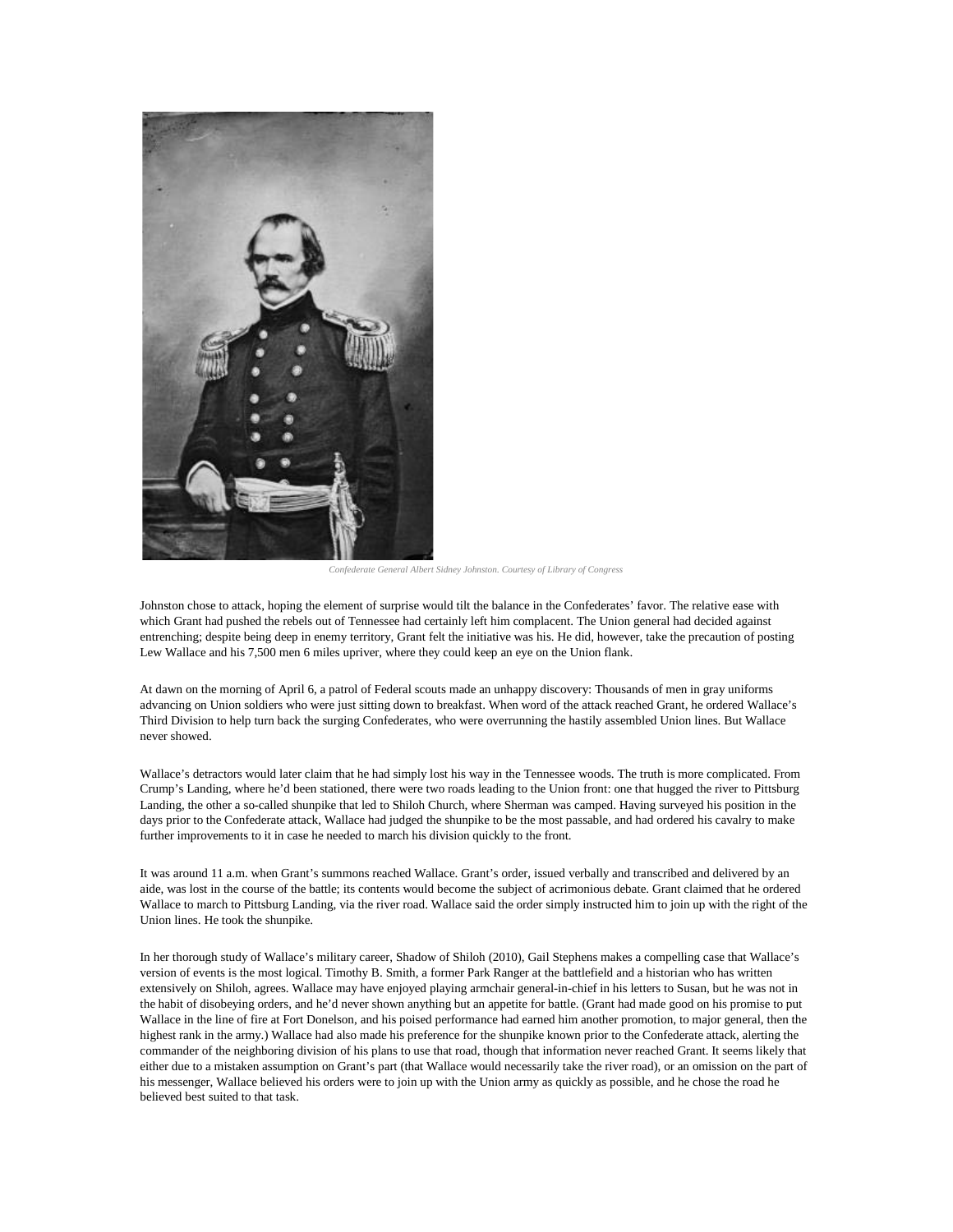What Wallace didn't know was that by the time his men began marching, the Union army was no longer where he thought it was. Sherman's position had been overrun, pushed back toward the river. Had Wallace marched to the end of the shunpike he'd have found himself behind enemy lines, cut off from the rest of the Union army. Impatient for Wallace to arrive, Grant sent an aide to speed his progress around 1:00. The aide found him on the shunpike, headed unwittingly toward the Confederate rear. Informed of the new disposition of Union forces, Wallace reversed course and marched his men to the new lines. He arrived as night was falling, too late to fire a shot in the first day's fight.

## VI.

"Well, we've had the devil's own day, haven't we?" Sherman [is said](http://www.amazon.com/gp/product/0316132446/ref=as_li_ss_tl?ie=UTF8&camp=1789&creative=390957&creativeASIN=0316132446&linkCode=as2&tag=slatmaga-20) to have remarked to Grant on the night of April 6. "Yes," Grant replied. "Lick 'em tomorrow, though." With Wallace's division finally in place, and Buell's reinforcements having arrived overnight, Grant unleashed a vicious counterattack on April 7, pushing the rebels back over ground still littered with the dead and dying from the previous day's fight. Realizing they were now outnumbered, the Confederates beat a retreat in the afternoon.



*William T. Sherman (L) and Ulysses S. Grant (R). Courtesy of Library of Congress*

Shiloh was initially hailed as a Union triumph. Among the Confederate dead was Albert Sidney Johnston, who'd been shot while leading his men in a charge; he would be the highest-ranking officer on either side to be killed in action during the war. But as casualty figures made their way north, newspapers began to portray the battle as a scandalous failure. Questions arose regarding Grant's competence; there were rumors he'd been drunk during the battle. Lincoln's famous quip about Grant—"I can't spare this man; he fights"—came in the wake of Shiloh, as members of Congress, and even the governor of Grant's home state of Ohio, called for his head.

Grant's career survived Shiloh; Wallace's did not. The north needed someone to blame for the heavy casualties, which exceeded those of all the war's previous battles combined. Wallace's "dilatoriness" gave Grant cover for his own lack of preparedness, and he implicated Wallace in his official reports. The press, with the help of Grant's staff, grabbed hold of the story of the missing division. Though Wallace received no official reprimand for his actions, by July he had been relieved of his field command. He spent the rest of 1862 and all of 1863 a general without an army—and worse, for Wallace, a soldier robbed of his honor.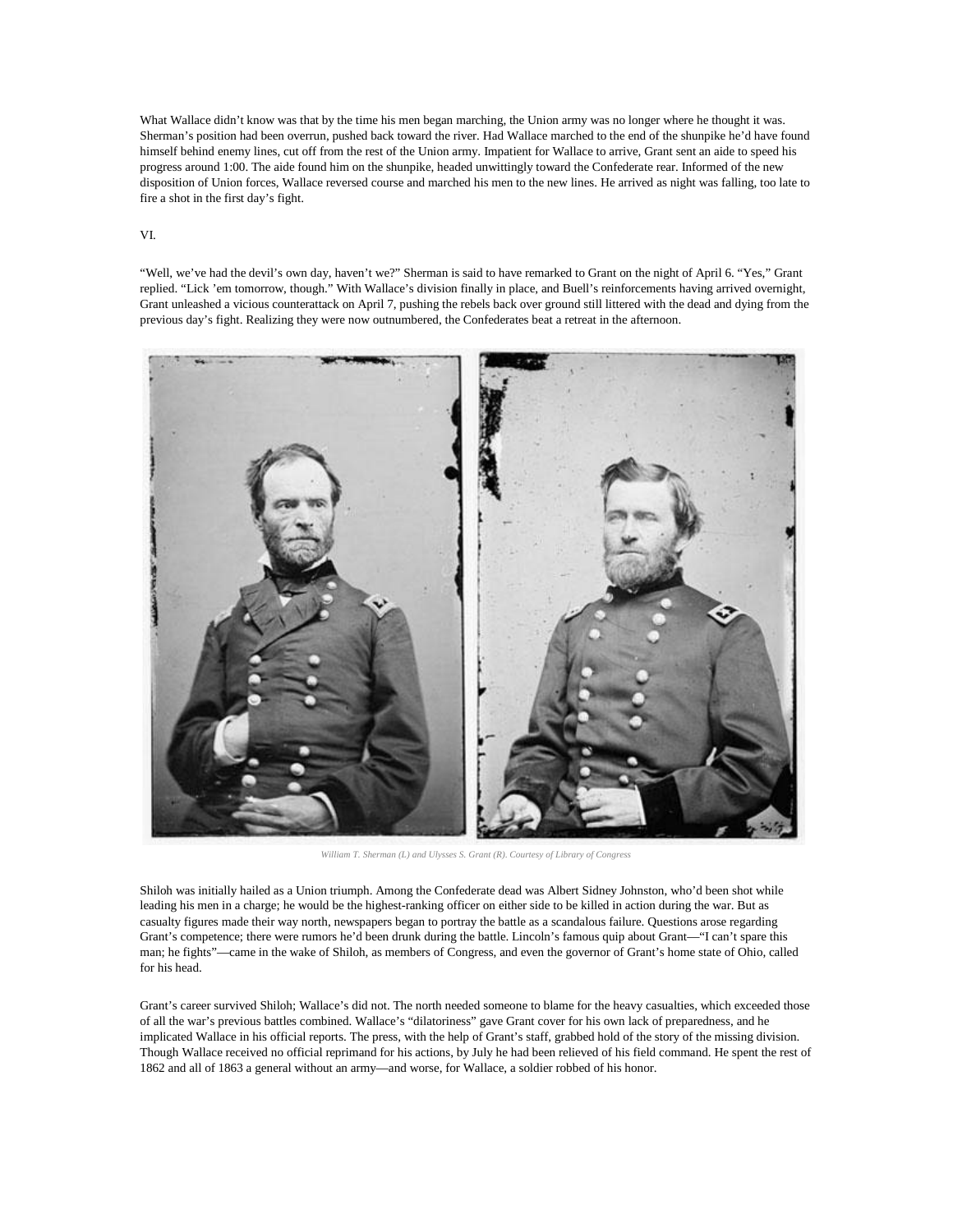He spent his idle time ill-advisedly, peppering the Union command with letters, maps, and affidavits in an attempt to clear his name. His superiors had other things to worry about, and largely ignored him. At one point Wallace demanded a court of inquiry to investigate his actions at Shiloh. He was only talked out of it by Sherman, who knew Wallace well enough to play expertly on his vanities.

"Keep quiet as possible and trust to opportunity for a becoming sequel to the brilliant beginning you had," he wrote. "I do not think that Gen. Grant or any officer has unkind feelings toward you, [though some] may have been envious of your early and brilliant career." Sherman prescribed a course of political expedience: "Avoid all controversies, bear patiently temporary reverses, get into the current events as quick as possible, and hold your horses for the last home stretch."

## VII.

Sherman was right. Wallace did get a chance at redemption in the last home stretch. In the summer of 1864, the Confederate general Jubal Early made a dash for Washington. Grant had left the city largely undefended as he tried to pin Lee down at Petersburg, Va. Wallace, then stationed in Baltimore, was the only man between 13,000 Confederates and the Union capital. Piecing together a rag-tag army of 6,000, he fought a hopeles[sbattle](http://www.nps.gov/mono/index.htm) at Monocacy Junction, yet managed in defeat to slow Early's advance for a crucial day, buying time for Grant to send reinforcements. Were it not for Wallace's stand, the capital might have fallen. A Navy warship had been idling near the Sixth Street docks to speed Lincoln to safety.

Grant praised Wallace's actions and warmed to him personally. One day, he invited Wallace to visit him at his headquarters in Virginia. Wallace arrived on his horse Old John, a red bay with white feet and a piebald face. The horse was unusually tall and unusually fast. "Old John in full gallop looked like the incarnation of the wrath to come," said a friend who had seen him in action. He was beloved by Wallace and by his men. At Fort Donelson, Old John had gone without forage for two days. Wallace's soldiers crumbled up their hard tack, put it in their hats, and offered it to the general's horse.

Grant and Wallace rode out to inspect a fort on the left of the Union lines. Grant, a gifted horseman, admired Old John and proposed a race back to camp. Wallace assented, but reined his horse in as the race began. "Let him out!" barked Grant, seeing that he was being afforded a handicap. Wallace did as he was ordered, and though Grant was in a furious gallop, Old John easily sprinted ahead. After a mile or two, Grant called a halt—and offered to buy Old John on the spot. Wallace refused. "Neither love nor money," he said, "can buy Old John."



*The great chariot race from William Wyler's 1959 film adaptation of Ben-Hur, with Charlton Heston in the title role. Photo by Silver Screen Collection/Getty Images*

An account of the impromptu race appeared in the Denver Newson Feb. 19, 1905, a few days after Wallace had died. The article was written by J. Farrand Tuttle Jr., the son of the president of Wabash College (located in Wallace's hometown of Crawfordsville) and a friend of the family. Wallace himself never wrote of the race. Perhaps, in a rare demonstration of tact, he realized it wasn't to his advantage to brag of beating Grant at a favorite pastime. Or perhaps Tuttle was merely relaying a local legend, a story passed around the Wallace paddock.

Or maybe Wallace did write of the race, but only under the veil of fiction. In every incarnation—novel, play, the 1925 silent film, Wyler's 1959 spectacle—Ben-Hur's most celebrated scene has always been the chariot race between Judah and his friend-turned-rival Messala. Early in the story, Messala betrays his boyhood companion, accusing Judah of a crime he didn't commit: the attempted murder of Judea's Roman governor. After years of suffering in exile, Judah is afforded an opportunity to avenge himself in the arena. Though Messala is heralded as the greatest charioteer in the empire, he can't contain the superior horsemanship of Judah, who rides to victory.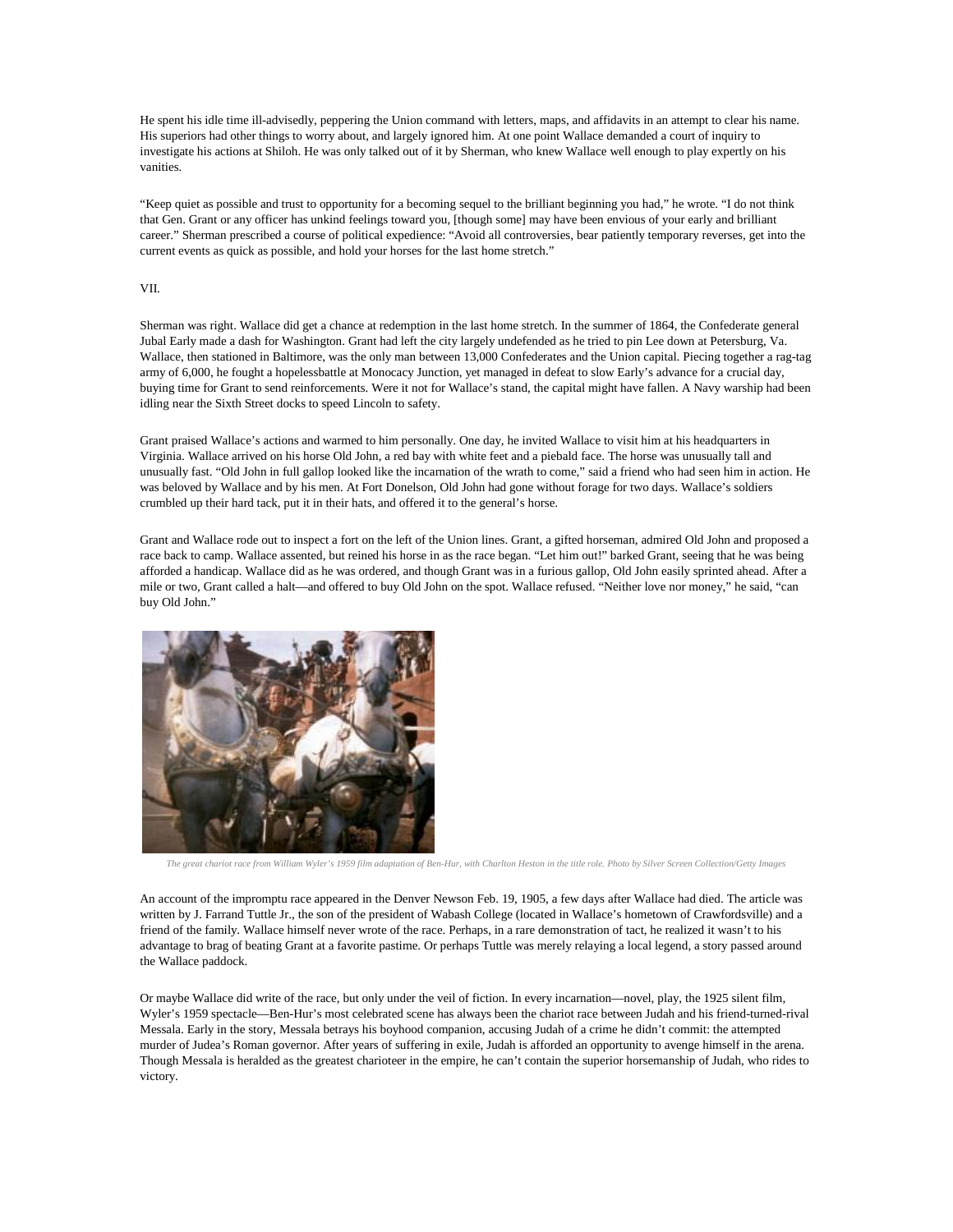It's hard not to read some wish fulfillment into Judah's triumph. In the wake of the chariot race, Judah is cleared of the charges that have tarnished his good name, and, having goaded Messala into betting heavily against him, his victory also wins him a fortune to rival the emperor's. Whatever satisfaction Wallace may have felt racing Grant through the fields of Virginia, it did nothing to improve his reputation or finances. But Ben-Hurwould indeed fulfill its author's wishes, making him fantastically wealthy and dimming the memory of Shiloh—in the public imagination if not Wallace's own.

#### VIII.

Ben-Hur wasn't an immediate success. Sales were slow for the first few months as the book absorbed mixed reviews. With its story of a noble prince endeavoring to save his family and restore his good name (winning the heart of a humble but beautiful Jewess in the process), the novel resembled the romances Wallace had loved as a child, which had long since fallen out of critical favor. With its chariot race and sea battle, it shared something with the dime novels then enjoying wide popularity but no literary esteem. Always a lover of the bold stroke, Wallace had written out his final manuscript in purple ink, a color his critics would have found apt for some of the novel's loftier passages.



*Lew Wallace composes under the Ben-Hur beech. Courtesy of Indiana Historical Society, M0292*

Yet what the critics dismissed the reading public soon came to love. Tracking book sales in the 19th century is an inexact science, but the Morsbergers, Wallace's biographers, estimate that Harper Brothers sold a million copies of the novel between 1880 and 1912; in 1913, Sears, Roebuck ordered a million more, at the time the largest book order ever placed. James David Hart's [The Popular Book: A](http://books.google.com/books/about/The_Popular_Book.html?id=ZHrPPt5rlvsC)  [History of America's Literary Taste](http://books.google.com/books/about/The_Popular_Book.html?id=ZHrPPt5rlvsC) (1950) cites a study conducted in 1893, which found that only three contemporary novels were held by more than 50 percent of public libraries. Ben-Hur was first among them, present in 83 percent of the collections surveyed. (The other two were Little Lord Fauntleroy and Ramona.) "If every American didn't read the novel, almost everyone was aware of it," Hart concludes.

Carl Van Doren, in [The American Novel](http://books.google.com/books?id=JQNaAAAAMAAJ) (1921), credited Ben-Hur with winning "practically the ultimate victory over village opposition to the novel," arguing that it was likely the first work of fiction many Americans ever read—or at least the second, after Uncle Tom's Cabin. As Howard Miller, a professor emeritus of history and religious studies at the University of Texas, [has](http://www.jstor.org/discover/10.2307/27792886?uid=3739696&uid=2&uid=4&uid=3739256&sid=21101689205271)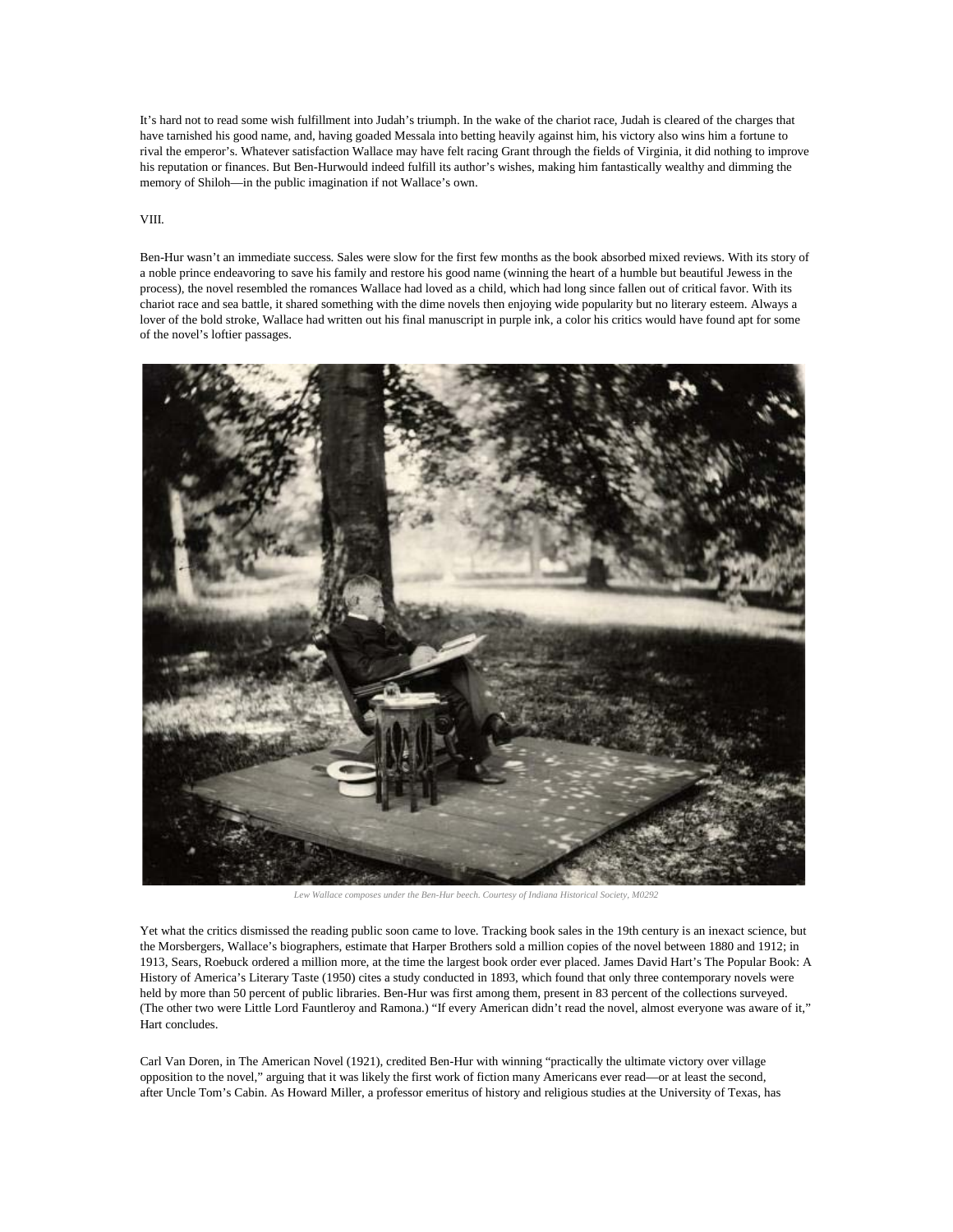argued, if Harriet Beecher Stowe's novel played a role in dividing the Union in the 1850s, "Wallace's Ben-Hur helped to reunite the nation in the years following Reconstruction."

Wallace's novel is about the visceral thrill of vengeance and the spiritual thrill of forgiveness. The chariot race is rightly the most famous scene in Wallace's novel, a stirring set piece and a surprise if you've only ever seen the 1959 movie. In Wyler's film, Messala outfits his chariot with vicious metal spikes that shred the wooden wheels of his competition. Hollywood's Messala is a villain through and through, not only responsible for Judah's exile, but a cheater in the arena too. But in the novel, Judah is the aggressor, running down Messala's chariot, wrecking it from behind with "the iron-shod point of his axle" and leaving its driver to be trampled by oncoming horses.

Having vanquished Messala in the Antioch arena, Judah sets out for Jerusalem to continue his campaign of retribution, a Jewish William Wallace bent on freeing Judea from its Roman oppressors. But when he arrives in the Holy Land he encounters a rabbi from Nazareth, a man promising not an earthly kingdom but a heavenly one. (Lest Judah have any doubt as to the truth of the rabbi's teachings, the Nazarene cures his mother and sister of the leprosy they've conveniently contracted while wasting away in a Roman jail.) After witnessing Jesus' arrest and crucifixion, Judah lays down his sword and instead takes up the work of honoring Christ's message of forbearance. The novel closes with Judah deciding to spend his vast wealth to finance a catacomb where Christian martyrs can be buried and venerated.

Offering the satisfaction of a revenge plot while preaching the gospel of compassion, Ben-Hur resonated with a country that was moving from vengeance to forgiveness itself. The National Soldiers Reunion that Wallace and Ingersoll attended in 1876, at the tail end of Reconstruction, was a strictly Union event, with speeches and parades honoring the North's just cause. But at the Reunion held just two years later, in Cincinnati, blue mingled with gray: Joe Johnston, John Bell Hood, and Robert E. Lee's nephew Fitzhugh were among the invitees, and the order of the day was celebrating the heroism of combatants on both sides of the conflict. Ex-rebels were now in the halls of power as well. Wallace's first official duty as minister to Turkey was to relieve his predecessor—Former Gen. James Longstreet, the trusted Lee lieutenant who had fought at Chickamauga, Antietam, and Gettysburg. After the war, Longstreet had joined the Republican Party and been embraced by his former enemies.



*"Over the Deadline," a painting by Lew Wallace based on testimony given at the trial of Andersonville commandant Henry Wirz. It was alleged that union prisoners who crossed the so-called "deadline" were shot by the guards. Courtesy of General Lew Wallace Study and Museum*

The details of Wallace's interview with Longstreet are lost to history, but it's likely the meeting was cordial. Wallace had presided over what would be the Union's only act of retributive justice after Appomattox: the trial of Henry Wirz, the commandant of Andersonville. If he had any misgivings about executing Wirz (whose degree of culpability for the camp's atrocities has long been a matter of dispute), he didn't record them. The drawing he made during the proceedings—of a Union soldier who'd been shot while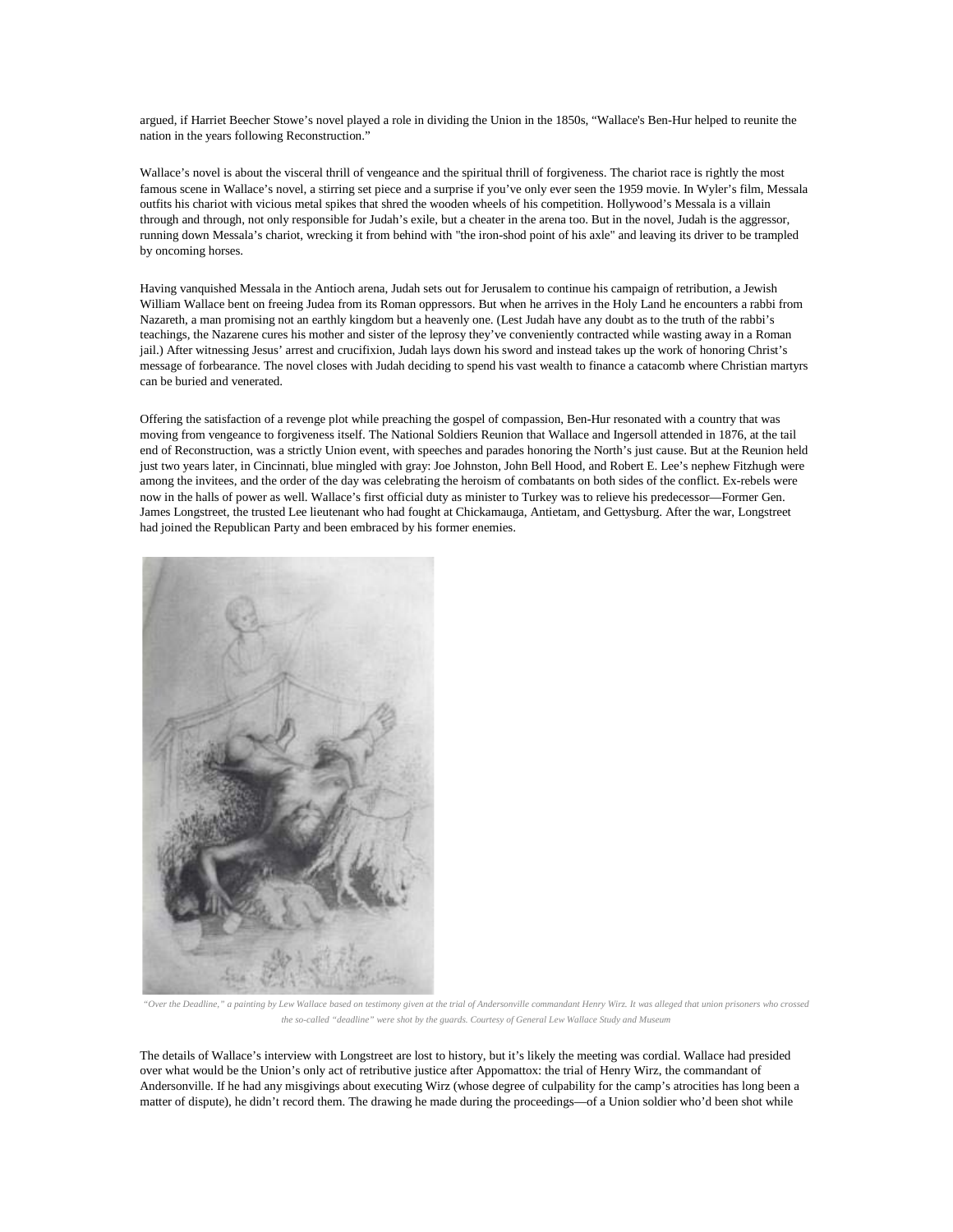trying to get a drink of clean water—suggests he was content to see the commandant hang. But by 1880 Wallace harbored no grudge against his former adversaries; on the contrary, ever the romantic, he held the sacrifices they made in high esteem. [Speaking](http://books.google.com/books?id=_38vAAAAYAAJ&lpg=PA104&ots=5BcxSZaMAz&dq=lew%20wallace%20chickamauga&pg=PA104#v=onepage&q&f=false) at the dedication of the Chickamauga battlefield, he described the Confederates as having made "an honest mistake." He encouraged his audience to remember "not the cause, but the heroism it invoked."

Wallace's admiration for the heroes of the Lost Cause seeped into his novel. As the literary historian David S. Reynolds has noted, in Ben-Hur's portrait of the Jewish people, readers in the American South could find a subjugated, slave-holding, and yet noble people sympathetically described. And indeed, despite being authored by a Union general, the book found an avid readership in the former Confederacy, making Ben-Hur among the first mass entertainments to transfix all corners of the reborn nation. One of the earliest fan letters Wallace received came from Paul Hamilton Hayne, a respected poet and editor and a Confederate veteran. "It is—me judice—a noble and very powerful prose poem!" Hayne wrote. "Simple, straightforward, but eloquent."

Wallace was thrilled to learn that a former rebel had enjoyed his novel. In his reply to Hayne, he expressed delight at receiving such high praise from "the Singer of the South." He then delicately asked the poet if he had any objections to Wallace's publishing the letter. After his long string of financial failures, he was eager to join in the prosperity of the nascent Gilded Age, and hoped testimonials like Hayne's would help him move copies.

For Wallace as for many Americans, the profit motive had extinguished any lingering sectional enmity. That Judah Ben-Hur finds Christ and wins a great fortune was surely not lost on the novel's newly affluent readers, North and South. (The most popular of the many of novels of Christ that followed in Ben-Hur's wake picked up this theme; [In His Steps](http://books.google.com/books/about/In_His_Steps.html?id=UhllFv-MvKkC) (1897) imagined a small town whose citizens earn spiritual and financial reward by constantly asking themselves "what would Jesus do?")

Ben-Hur's action-packed middle section undoubtedly accounted for much of its popularity, but the novel also benefitted greatly from its interpretation of the life of Christ, which opens and closes the novel. As Reynolds demonstrates in his study of American religious literature, [Faith in Fiction](http://www.amazon.com/gp/product/0674291727/ref=as_li_ss_tl?ie=UTF8&camp=1789&creative=390957&creativeASIN=0674291727&linkCode=as2&tag=slatmaga-20) (1981), Biblical novels had already begun to flourish in America by the time Wallace sat down to write Ben-Hur, books like David Ingraham's epistolary novel The Prince of the House of David (1855) and William Ware's Julian: Or, Scenes in Judea(1856). But Ben-Hur was among the first American novels to make Jesus a full-fledged character in its story.

Wallace was in some ways cautious in his treatment of Jesus: His speaking part is small, and the dialog is taken verbatim from the King James Bible. But in other ways Wallace was daring. At the outset of Judah's trials, as he's being marched off to slavery, a young man in Nazareth wordlessly offers the prisoner a drink of water:

"...looking up, [Judah] saw a face he never forgot—the face of a boy about his own age, shaded by locks of yellowish bright chestnut hair; a face lighted by dark-blue eyes, at the time so soft, so appealing, so full of love and holy purpose, that they had all the power of command and will."

The scene is remarkable for having been created out of whole cloth; inventing occurrences in the life of Jesus simply wasn't done in 19th-century Biblical fiction. It's also notable for its detailed physical portrait of Christ, who is described as he'd rarely been before, in the Gospels or elsewhere. Wallace wrote of the pallor of Jesus' complexion, the "reddish golden" highlights the sun leaves in that chestnut hair, and even the impressive length of his eyelashes. Iras, the novel's femme fatale, derisively refers to Jesus as "the man with the woman's face"—perhaps with a touch of jealousy.

Wallace was equally attentive to the geography, topography, and even flora and fauna of ancient Judea. (Rarely in American fiction has the camel been described so extravagantly.) He spent long hours researching the setting of his story, travelling to libraries in Washington, D.C., New York, and Boston. When he later traveled to Jerusalem during his term as minister to Turkey, he congratulated himself on his accuracy: "At every point of the journey over which I traced [Judah's] steps to Jerusalem, I found the descriptive details true to the existing objects and scenes."

Wallace's careful descriptions are not incidental to the novel's appeal. He made the figure of Christ, and the times in which he lived, come alive for readers at a moment when faith was under assault, by the speeches of Robert Ingersoll, the writings of Charles Darwin, and the lingering trauma of the Civil War. "The horrors of battle and the magnitude of the carnage were difficult to put aside," writes Drew Gilpin Faust in [This Republic of Suffering](http://www.amazon.com/gp/product/0375703837/ref=as_li_ss_tl?ie=UTF8&camp=1789&creative=390957&creativeASIN=0375703837&linkCode=as2&tag=slatmaga-20) (2008). "The force of loss left even many believers unable to abandon lingering uncertainties about God's benevolence." One of the only rivals to Ben-Hur's popularity in the 19th century was Elizabeth Stuart Phelps' [The Gates Ajar](http://books.google.com/books/about/The_Gates_Ajar.html?id=Iv8EAAAAYAAJ) (1868), which painted for its readers a detailed, and comforting, portrait of the heaven that awaited the thousands of dead soldiers. In Ben-Hur, Wallace gave readers a flesh-and-blood Jesus who walked through a realistically rendered landscape, reassuring the wavering reader of Christ's divinity by making the case for his historicity.

Letters Wallace received from readers attest to the novel's descriptive power. "The messiah appears before us as I always wished him depicted to men," wrote a Roman Catholic priest. "The various descriptions surpassed in their attraction, glowing colors, and truthfulness all I have ever read before." According to a contemporary newspaper account, pastors and school superintendents were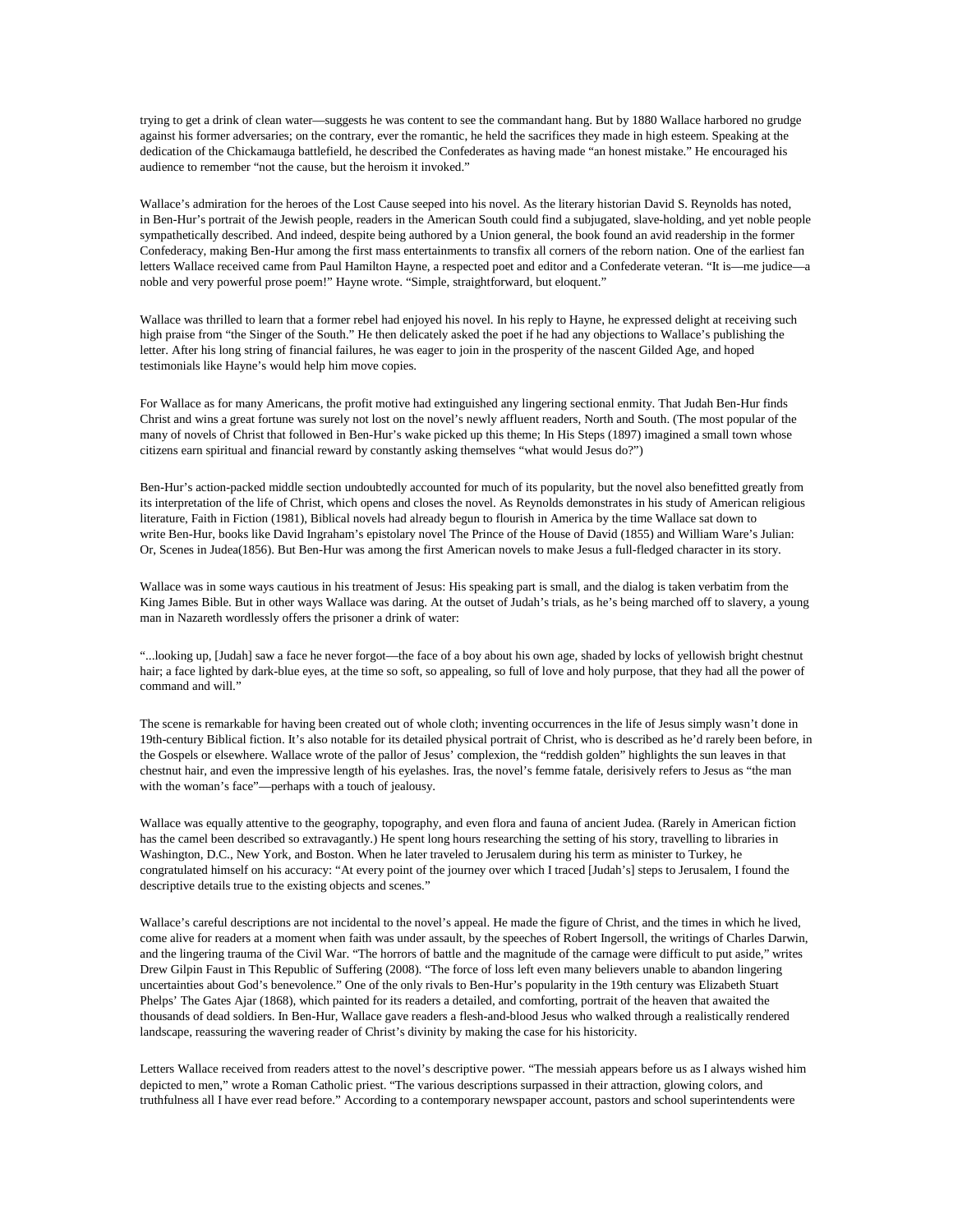fond of pointing out that "the most vivid picture of the Holy Land in the time of Christ was in Ben-Hur." As a result, "no boy who went to Sunday school could have escaped the story if he tried." (Teachers who ignored the novel may have done so at their peril. In [Anne of Green Gables](http://www.amazon.com/gp/product/1402714513/ref=as_li_ss_tl?ie=UTF8&camp=1789&creative=390957&creativeASIN=1402714513&linkCode=as2&tag=slatmaga-20) (1908), the young heroine sneaks Ben-Hur into her Canadian history class. "I had just got to the chariot race when school went in," she later confesses. "I was simply wild to know how it turned out.")

The novel had a strong effect on its readers, young and old. "I feel that I am a better man for having read it," wrote Samuel Moore to the author, on the stationery of Moore, Morgan & Co, Wholesale Dry Goods and Notions of Lafayette, Ind. "In my knowledge of books it has but one superior, and that is The Book." For others, it accomplished what even the Bible could not. Perhaps the most remarkable response Wallace received was from a man named George Parrish, a self-described "drunkard" who had lost everything to his addiction. "I had no future to hope for," he wrote to Wallace from a YMCA in Kewanee, Ill. "No past but of which I was ashamed." Ben-Hur, however, inspired Parrish to find religion, and recovery. "It seemed to bring Christ home to me as nothing else could," he explained, and "resting on his strength, I stood up again in this community and was a man." Parrish wrote that it had been a year since he read the novel, and he'd "faltered" not once in that time. "I want to thank you for that book," he wrote to Wallace. "Thank you as a man who has come up from midnight into midday."

## IX.

As the novel's popularity spread, theater companies hoping to bring Ben-Hur to Broadway besieged author and publisher with lucrative offers. But Wallace was reluctant. He worried that audiences would not permit a depiction of Christ on stage. (In 1879, a passion play in San Francisco had landed its star in jail, still wearing his halo.) But years of lobbying by the New York producers Marc Klaw and Abraham Erlanger eventually broke him down. The agreement between the parties stipulated that no actor would play the role of Jesus. He would instead be represented by a 25,000-candlepower light.



*A poster for the stage adaptation of Ben-Hur . Courtesy of Library of Congress*

The play was a runaway hit, a fixture of Broadway and the regional theater for the next 20 years. And like the novel, it soon overcame any clerical objections. One clergyman wrote to Wallace of "the immense missionary work Ben-Hur has done. I am sure the author will receive the blessing of the Master of the Harvest for the countess souls his labor has garnered." William Jennings Bryan called it "the greatest play on stage when measured by its religious tone and moral effect." The evangelist Billy Sunday liked it so much that he volunteered his services as a spokesman.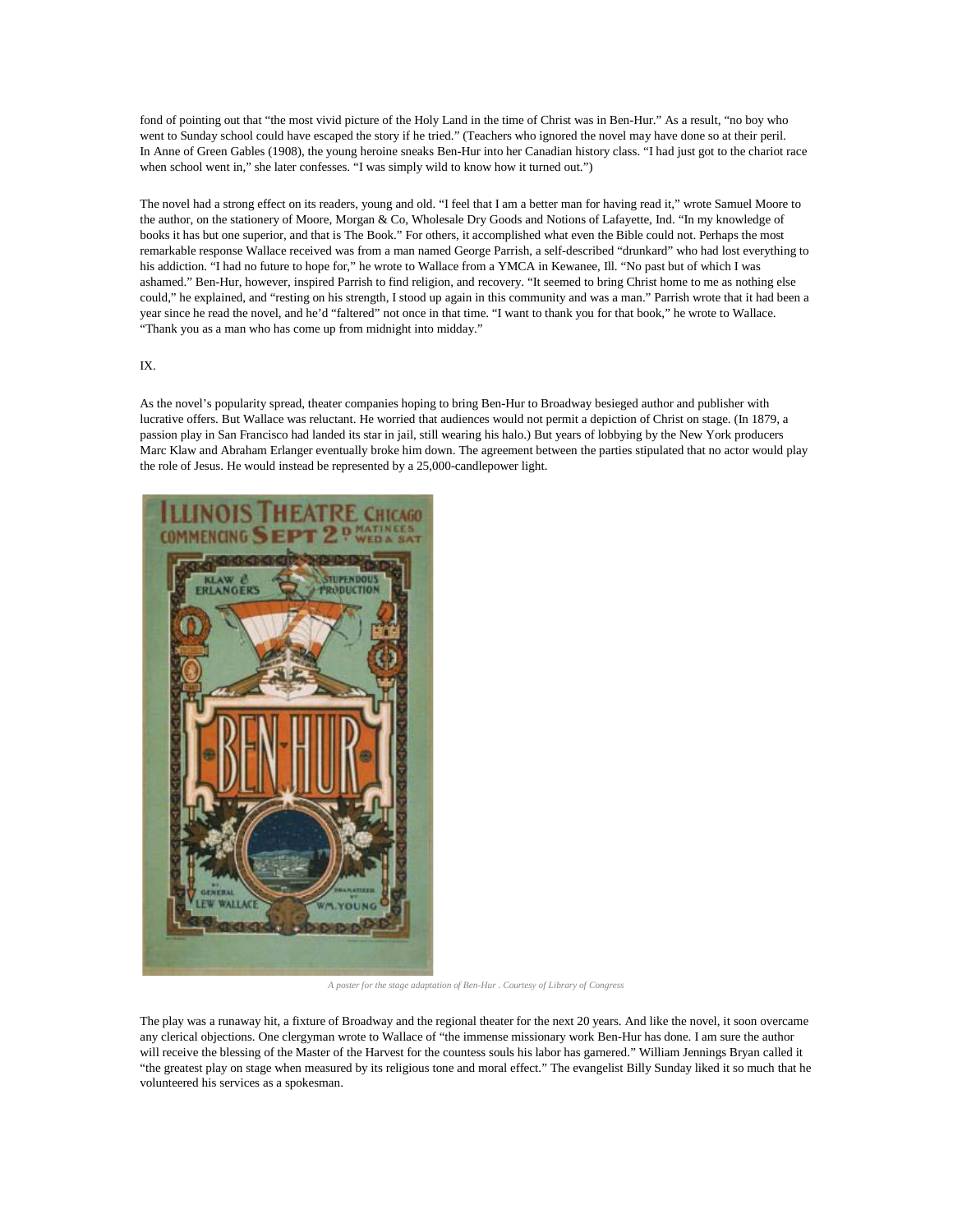And it wasn't just a hit in New York; like the novel, it found a truly national audience. Regional theaters were so eager to host the show that they conducted renovations in order to accommodate the elaborate production. In the 1904-05 season alone it played in Milwaukee, Indianapolis, Columbus, St. Louis, Dallas, Austin, San Antonio, Galveston, Houston, New Orleans, Mobile, Birmingham, Atlanta, Cincinnati, Chicago, Louisville, Detroit, Cleveland, Pittsburgh, Washington, and the former Confederate capital, Richmond. If the novel had introduced many Americans to fiction-reading, the play introduced even more to the theater. Newspaper accounts of the traveling production describe audiences filled with first-timers, many of them devout churchgoers who'd previously been suspicious of the stage. Texas' Howard Miller, an expert on the play, [points](http://www.jstor.org/discover/10.2307/27792886?uid=3739832&uid=2&uid=4&uid=3739256&sid=21101988542707) to newspaper coverage of a 1907 performance in Toledo, Ohio. When the curtain fell after the crucifixion, many in the rapt audience failed to applaud—not because they hadn't enjoyed the production, but because they weren't accustomed to clapping for Christ.

Klaw and Erlanger had created an impressive spectacle, with a massive cast, a reverent treatment of the Christ story, and exhilarating interpretations of the novel's action scenes. The chariot race was performed using real horses, which galloped on hidden treadmills—a not-unprecedented trick, but a breathtaking one nonetheless. As had been the case with its source, the play failed to impress critics ("the piece rises above the level of ordinary melodrama in only two or three scenes," wrote the New York Times), but audiences couldn't stay away. Miller notes that for many Americans, seeing Ben-Hur became an annual rite, akin to Christmastime pilgrimages to The Nutcracker today. Irving McKee, Wallace's first biographer, estimated that by the time the show's two-decade run came to an end, 20 million people had seen it.

Wallace was awestruck when he first saw the Ben-Hur stage sets. "My God," he said. "Did I set all of this in motion?" What he had set in motion was an entertainment that had reached more Americans than perhaps any other story save the original tale of the Christ. Though he couldn't know it, Ben-Hur's success on stage augured its future as a blockbuster silent film in 1925 and feature film in 1959—few folk stories in American history have proved as durable. Wallace, however, remained convinced that his legacy had been written not under the Ben-Hur beech but on the road to Shiloh Church.

## X.

In 1884, Century Magazine commissioned a series of firsthand accounts of Civil War battles. With his literary star on the rise, Wallace was asked to contribute one of the first, on Fort Donelson. His article appeared in December, alongside serial installments of Huckleberry Finn and William Dean Howells' The Rise of Silas Lapham. Whatever satisfaction Wallace took in keeping such august company was soon replaced by apprehension, however, when he learned that Grant, deeply in debt and suffering from cancer, had also agreed to write for the Century series after years of refusing to revisit the war. His subject would be Shiloh. Wallace's ignominious role in the fight threatened to return to the national stage.

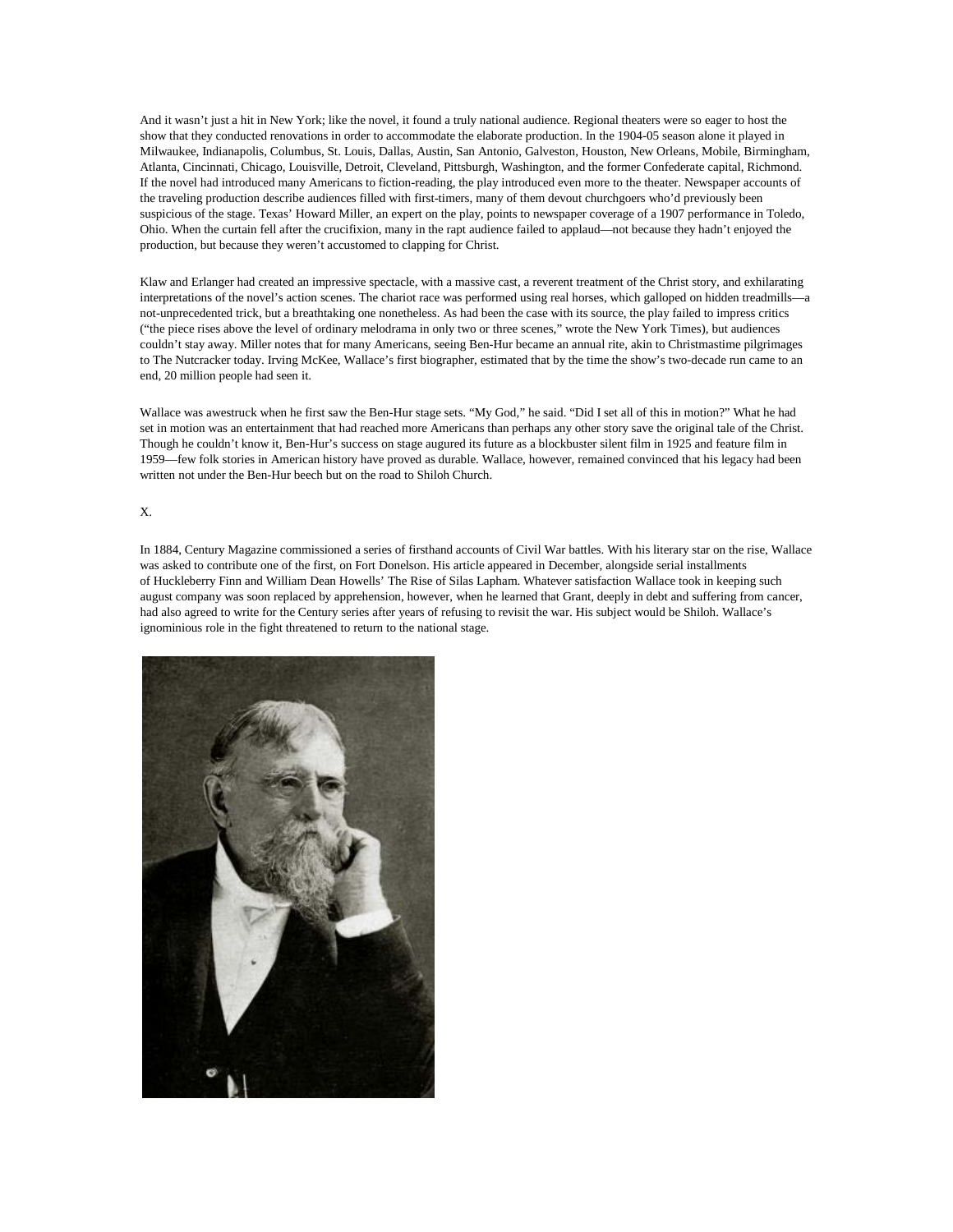Wallace wrote Grant imploring him to use the article as an occasion to absolve him of wrongdoing. The letter left no argument for his blamelessness unexplored. He reminded Grant that he'd fought bravely at Donelson and acted with dispatch to save Washington in 1864. He asked Grant to consider what motive he possibly could have had to "play you falsely that day." He even suggested that had Grant's aide, Rowley, not caught up to him on the shunpike, Wallace might have saved the day at Shiloh. In wistful detail, he painted a counterfactual history of April 6 in which he bravely charged the Confederate lines from the rear. It reads like a page out of one of his novels:

"The enemy had used the last of his reserves. I would have taken the bluff on which Sherman had been camped in the morning and without opposition affected my deployment. The first of the rebels struck would have been the horde plundering the sutlers and drinking in the streets of the camp. Their fears would have magnified my command ..."

Not trusting that his letter would have its desired effect, Wallace also visited Grant to plead with him in person. His talent for horning in on history did not fail him. He arrived on the same day that Twain was paying a call to the former president, bearing an offer to publish his memoirs (and to pay his friend a handsome 70 percent royalty). "There's many a woman in this land that would like to be in my place," said Julia Grant when the two callers met in the parlor, "and be able to tell her children that she once sat elbow to elbow with two such great authors as Mark Twain and General Wallace."

Only one of the great authors got his wish that day. Grant's article not only failed to absolve Wallace, it reaffirmed his conviction that the Third Division had taken the wrong road and that its absence had cost the Union dearly on the first day of fighting. It was worse than perhaps even Wallace had dared to fear.

Shortly after the article was published, however, Grant had a change of heart. The widow of a general who had been killed in action at Shiloh had come across a letter from Wallace to her husband, dated April 5, 1862. It was the letter Wallace had sent to the commander of the neighboring division at Shiloh, announcing his plans to use the shunpike should trouble arise. It convinced Grant of what Wallace had long argued. The letter "modifies very materially what I have said, and what has been said by others, about the conduct of General Lew. Wallace at the battle of Shiloh," Grant wrote. He still maintained that he'd ordered Wallace to take the river road, but allowed that his wishes may have been lost in the fog of war: "My order was verbal, and to a staff officer who was to deliver it to General Wallace, so that I am not competent to say just what order the general actually received."

It was the vindication Wallace had longed for since 1862. But even this failed to satisfy him. The Centuryarticle, with its repetition of the standard account of Wallace's mistakes, became the Shiloh chapter of Grant's memoirs. The exoneration appeared as a footnote, one that Wallace worried would be ignored by most readers. Rightly, as it would turn out: [A Blaze of Glory,](http://www.amazon.com/gp/product/0345527356/ref=as_li_ss_tl?ie=UTF8&camp=1789&creative=390957&creativeASIN=0345527356&linkCode=as2&tag=slatmaga-20) Jeff Shaara's recent novel of Shiloh, and [The Man Who Saved the Union,](http://www.amazon.com/gp/product/0385532415/ref=as_li_ss_tl?ie=UTF8&camp=1789&creative=390957&creativeASIN=0385532415&linkCode=as2&tag=slatmaga-20) H.W. Brands' recent biography of Grant, both describe Wallace as having been lost on April 6.

Unsatisfied with Grant's pardon, Wallace continued his efforts to clear his name, taking any chance he could get to refight the battle. In 1888, Benjamin Harrison tapped his fellow Hoosier to write his campaign biography, hoping to leverage some of Wallace's celebrity for his presidential run. ("That is excellent," wrote a waggish friend of Harrison's when Wallace accepted the assignment. "He did so well on Ben-Hur that we can trust him with Ben Him.") Wallace began the chapter on Harrison's Civil War service with what he euphemistically called "the great Union victory" at Shiloh, taking a few pot shots at the high command before moving on to battles in which the subject of his biography actually took part. In April 1862, when Shiloh was fought, Benjamin Harrison was still practicing law in Indianapolis.

Wallace just couldn't let the battle go. In a moving letter to Susan from the waning days of his appointment in Turkey, Wallace reflected on his long, varied career and looked forward to passing his final days "in the old man's gown and slippers, helping the cat keep the fireplace warm." He was proud of the diplomatic work he'd done, and pleased by Ben-Hur's success. Only one cloud hung over his head: "Shiloh and its slanders! Will the world ever acquit me of them?" he wrote. "If I were guilty I would not feel them as keenly."

## XI.

In the spring of 1898, as tensions between the United States and Spain mounted, Lew Wallace sent a telegram to Secretary of War Russell Alger. He offered to raise a brigade, or even a division, of volunteer troops from the black population of the Midwest and lead them into battle himself. "The most magnificent regiments in the Turkish army consist of negroes," he wrote. "I think it could be duplicated in our country." Alger's reply was prompt and polite, thanking the general for his "patriotic action in this matter." But the McKinley administration had little need for a 71-year-old general. "In the event of war," Alger wrote. "You will be duly notified." Don't telegram us, we'll telegram you.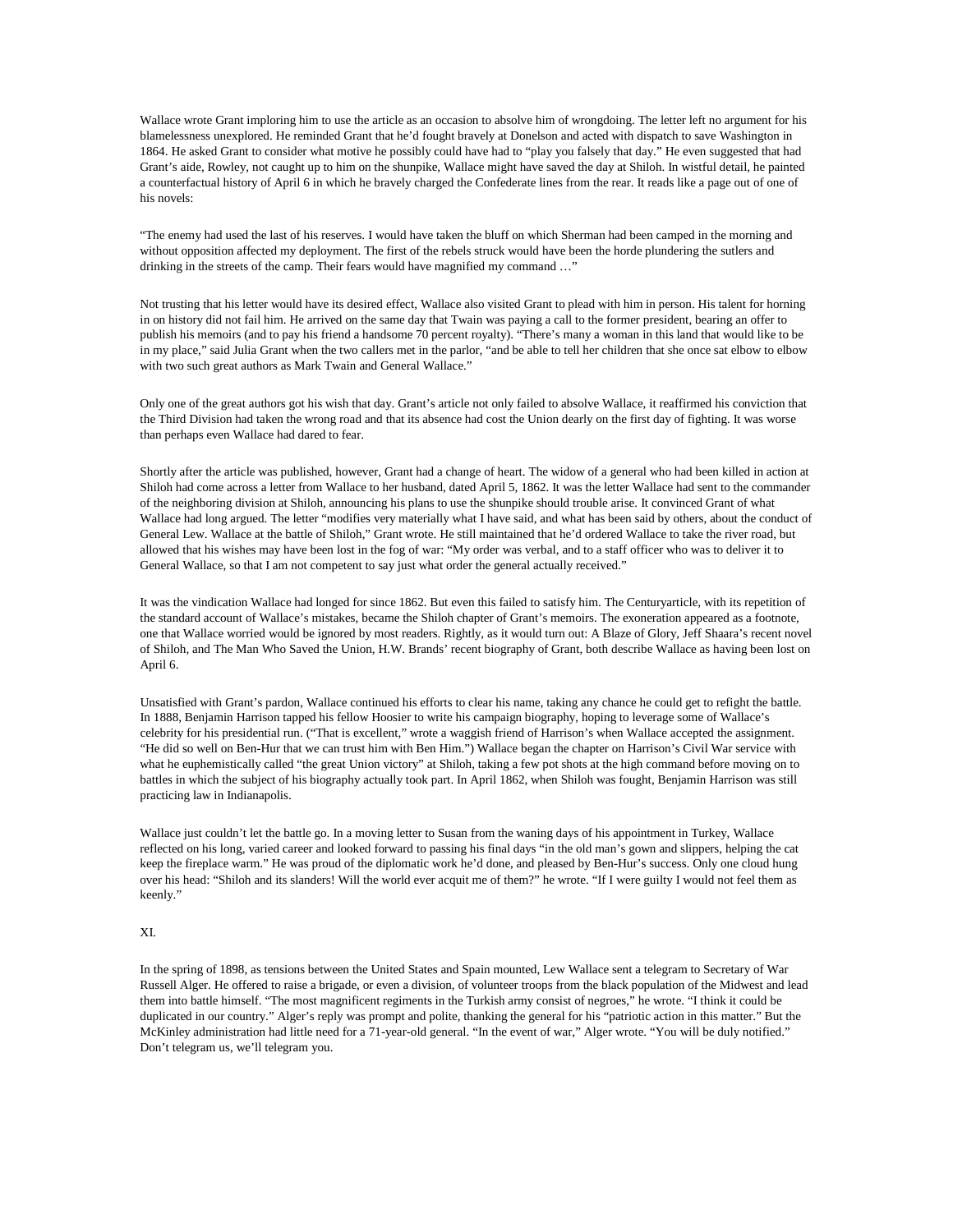

Wallace's attempt to join the war effort may look like a publicity stunt, but his offer seems to have been made in earnest. As the Morsbergers document in their biography, Wallace used all of his political capital in an attempt to win a commission, sending a wave of friends in Washington to petition the McKinley administration on his behalf.

The Civil War was fading further into memory, and its events took on a rose-colored hue. Though Grant's hard-nosed essay on Shiloh was a notable exception, Century Magazine's "Battles and Leaders" series had tended toward the celebration of great men committing valorous acts. A new generation of young men now longed for a chance to demonstrate their courage in a war with Spain, and indeed a renewed martial spirit was likely a factor inBen-Hur's popularity in the last decade of the 19th century. Judah's manly exploits appealed to Gilded Age Americans wary of what the historian Jackson Lears has termed "overcivilization": the soft, domestic comforts of bourgeois metropolitan life in a country with a now-closed frontier.

Some of Wallace's comrades-in-arms rejected post-war sentimentalism, perhaps none so completely as Ambrose Bierce, whose essay "What I Saw of Shiloh" (1881) described the battle in ghastly detail. He recalled the sight of a sergeant, still breathing "in convulsive, rattling snorts" despite having been shot through the skull. "I had not previously known one could get on, even in this unsatisfactory fashion, with so little brain," he wrote. To Bierce, death was "a dismal thing, hideous in all its manifestations." But Wallace had never lost the romantic view of war that had taken hold of him as a boy. He had his doubts about America's nascent imperialism, but if there was to be a fight, he wanted to be in the thick of it.

"How many there are who spend their youth yearning and fighting to write their names in history," observes the narrator of [A Prince](http://books.google.com/books?id=uZoQAAAAYAAJ&dq=a%20prince%20of%20india%20google%20books&pg=PP1#v=onepage&q&f=false)  [of India,](http://books.google.com/books?id=uZoQAAAAYAAJ&dq=a%20prince%20of%20india%20google%20books&pg=PP1#v=onepage&q&f=false) Wallace's 1893 follow-up to Ben-Hur, "then spend their old age shuddering to read them there!" Wallace still shuddered at the way his name had been written into history, and he surely also saw the war with Spain as one final chance at a revision. When McKinley failed to commission him a general, he visited his local recruiting office and attempted to enlist as a private. "If I can not serve in the one capacity, I should be happy to serve in the other," Wallace told the Indianapolis News, calling the rank of private "no less honorable" than that of major general. The recruiter, citing his age, turned him away.

## XII.

Wallace died of stomach cancer on Feb. 15, 1905, at the age of 77. In the days following his death, nearly every newspaper in the country carried an obituary, many of them as lead stories that jumped to full-page spreads. The Cincinnati Enquirer announced the news with a headline overwrought even by fin de siècle standards, though not atypical of the coverage:

Ended Is the Chariot Race In Which He Drove Pegasus to Lasting Fame And General Lew Wallace Succumbs to Death Author of Ben-Hur Had Hoped to Be Restored By the Gentler Agencies of Spring But Failed to Muster the Necessary Strength To Resist Winter's Rigor and the Encroachment of Disease—Sketch of His Career

Some of these career sketches revisited the scandal of Shiloh, but the success of Ben-Hur was the dominant theme of most. "Throughout the rank and file of our steady churchgoing people the man who is ignorant ofBen-Hur, who cannot relay vividly every point of the chariot race, is set down as beyond the pale in both literature and religion," wrote the New York Post. "Shakespeare and Milton are above the range of honest folk, the Bible they are often content to take at second hand, but Ben-Hur brings grandeur nearer our common dust."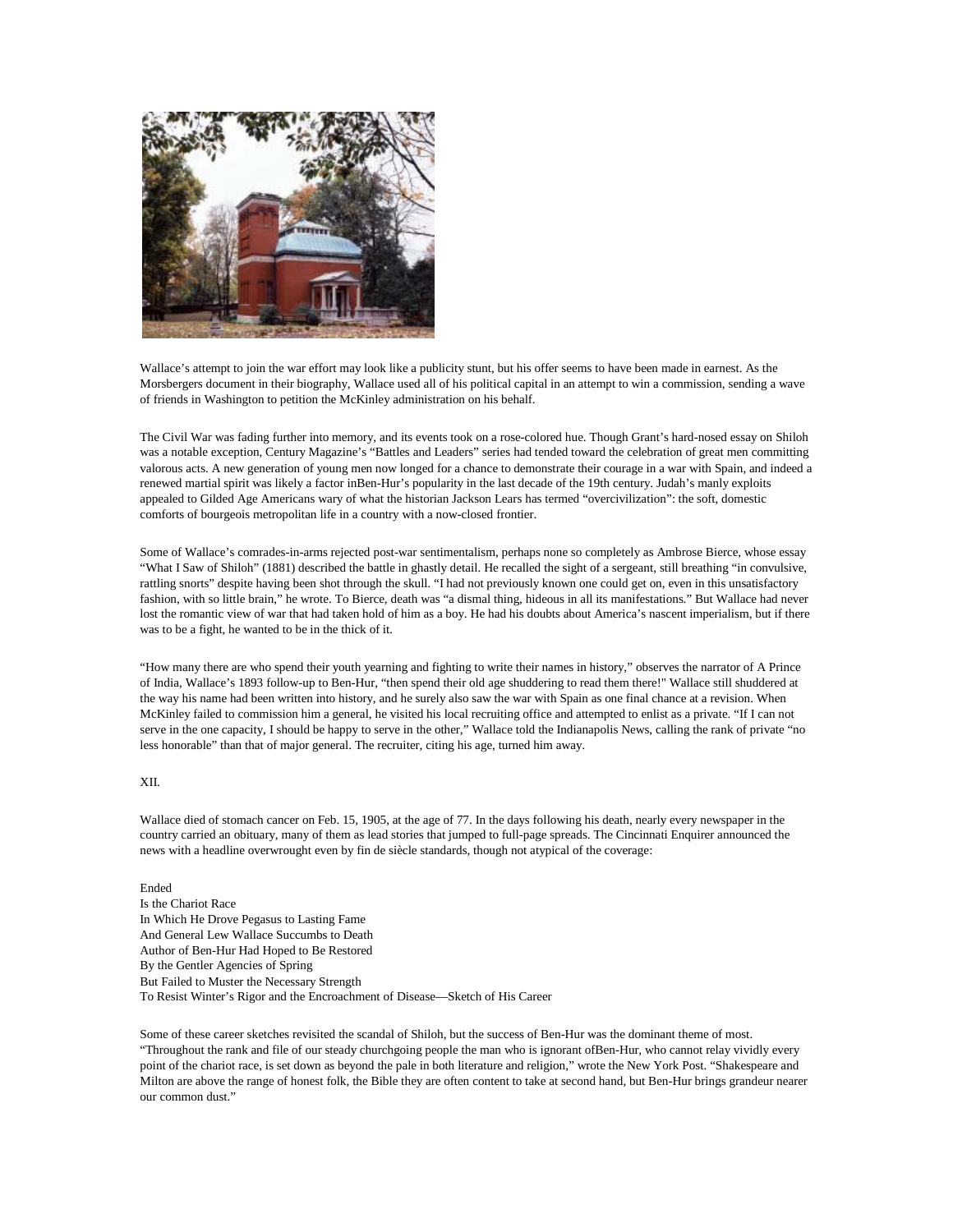Wallace is buried in his hometown of Crawfordsville, in a cemetery near Indiana Route 231. Over his grave stands a gaudy marker of which he surely would have approved—an obelisk draped in a granite rendering of Old Glory. His epitaph is a line taken from Ben-Hur: "I would not give one hour of life as a Soul for a thousand years of life as a man."



That line is spoken by Balthazar, one of the three Wise Men who arrive in Bethlehem to herald the virgin birth, and, in Wallace's novel, the man who shepherds Judah Ben-Hur toward a belief in Christ's divinity. Wallace professed that writing the novel led him to his own belief in Christ, though he never joined a church. ("Not that churches are objectionable to me, but simply because my freedom is enjoyable," he explained.) There's no reason to doubt the sincerity of Wallace's faith, and yet it's hard to believe that he ever came to share Balthazar's disdain for earthly endeavor. Few men in American history have made more of their time in this life, or been so concerned with the legacy they were leaving behind.

It would surely please Wallace to know that he achieved a kind of immortality in this world. Though his name is not well remembered today, his novel has never disappeared from the American landscape. Earlier this month, scholars [convened at Rutgers](http://jackson.rutgers.edu/ben-hur) for a daylong conference on the book, covering everything from its theology to its geology. This Easter weekend, the Ovation channel will air the American premiere of an excellent Canadian miniseries adaptation of Ben-Hur, starring, among others, Hugh Bonneville of Downton Abbey. MGM, meanwhile, has just bought a script for a new feature film version. In [the item](http://www.deadline.com/2013/01/new-ben-hur-movie-remake-reboot-mgm-lew-wallace-novel/) reporting MGM's acquisition, Deadline Hollywood noted that scripts about Pontius Pilate, Noah, and two about Moses have lately attracted attention from powerbrokers like Brad Pitt, Ridley Scott, and Steven Spielberg—attention that is sure to intensify in the wake of the record-setting ratings success of the History Channel's The Bible miniseries. That Americans can't resist a Biblical epic may seem intuitive in 2013, but it wasn't in 1876. All of these productions owe something to Lew Wallace.

Wallace, in turn, surely owed some part of his literary success to his military failure. Unable to live up to his romantic ideal of the gallant soldier, he was left to imagine such a soldier in his fiction. In Judah Ben-Hur, he created the hero he wished he'd been at Shiloh, a paragon of strength and pluck.

Wallace returned to Shiloh several times after the war, surveying the land for new evidence to support his version of events. During one trip, made after Ben-Hur had won him fame and fortune, he found the tree next to which he'd camped one night. It had been a sapling then; it was now full-grown. Wallace broke a branch from its trunk and sent it off to Tiffany  $&Co$ , in New York, which outfitted it with an elegant ivory handle. Cane or scepter? A symbol of frailty or power? It could be either. Shiloh had laid Wallace low—and set him on his roundabout road to glory.